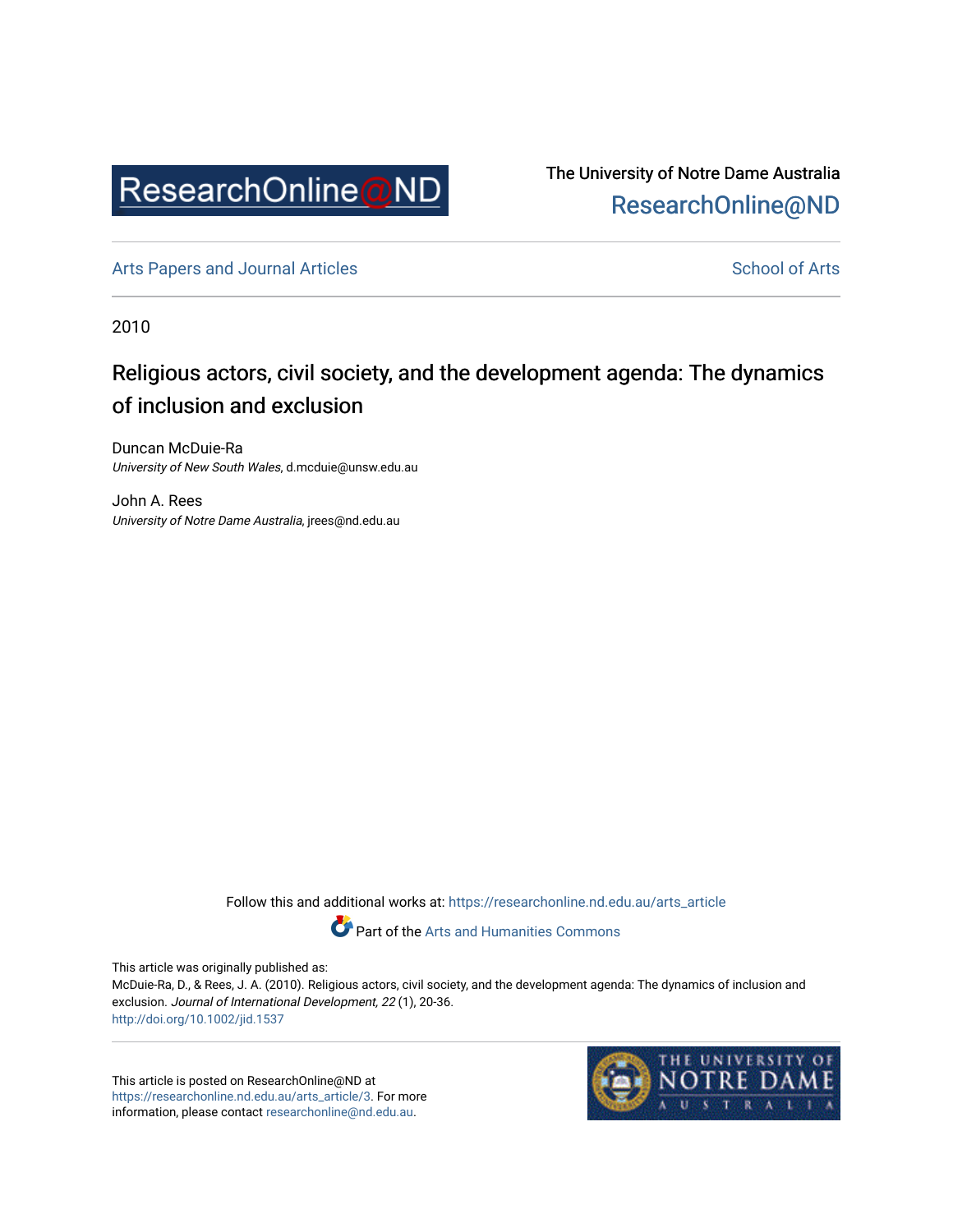# **Religious actors, civil society, and the development agenda: the dynamics of inclusion and exclusion**

**Keywords:** civil society, religion, development agenda, critical development, World Bank.

Acknowledgments: the authors would like to thank the peer-reviewers from the *Journal of International Development* for their comments on earlier versions of this article.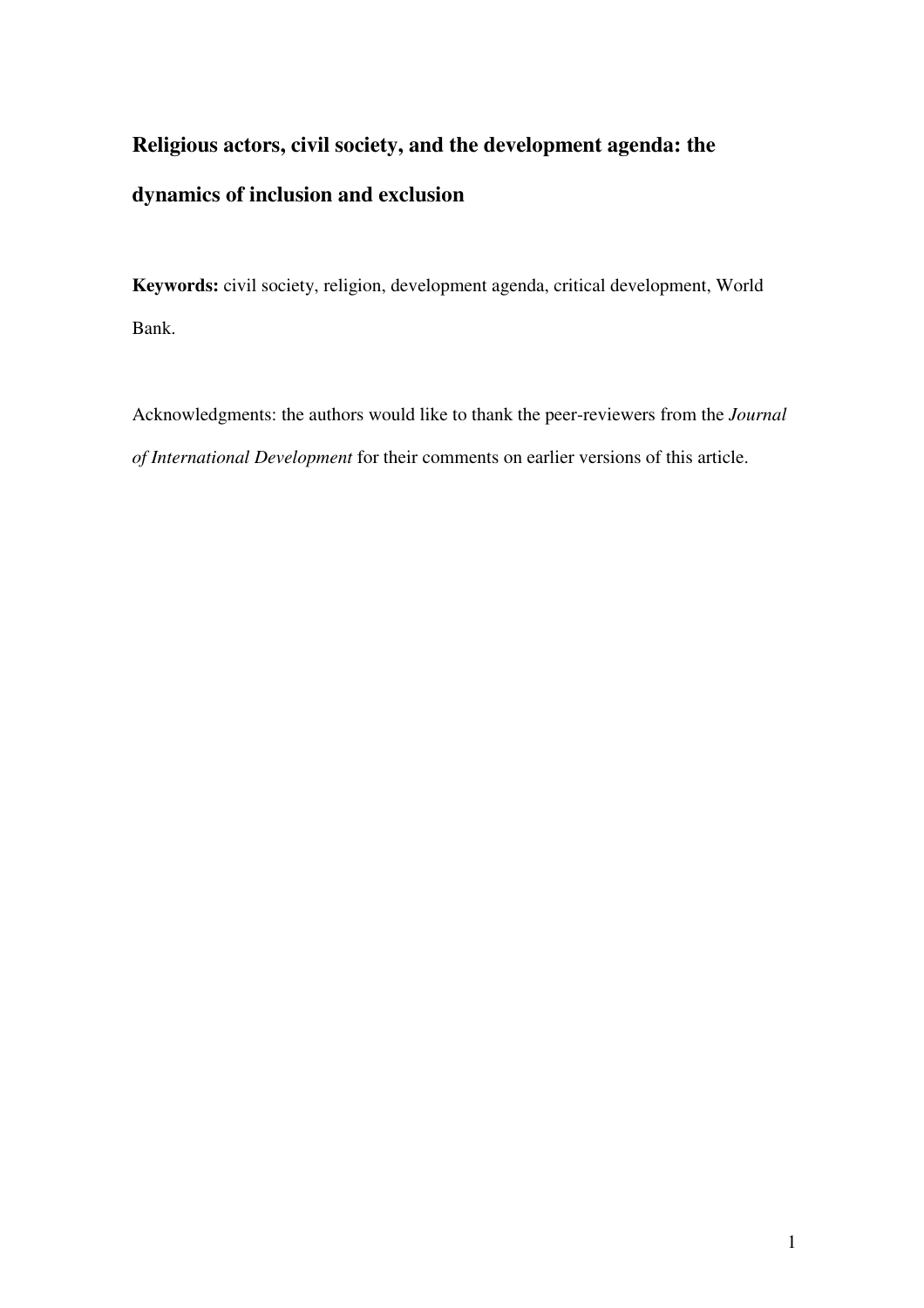#### **Abstract**

*This article uses the World Bank's engagement with religious actors to analyse their differentiated role in setting the development agenda raising three key issues. First, engagements between international financial institutions (IFIs) and religious actors are formalised thus excluding many of the actors embedded within communities in the South. Secondly, the varied politics of religious actors in development are rarely articulated and a single position is often presented. Thirdly, the potential for development alternatives from religious actors excluded from these engagements is overlooked, due in part to misrecognition of the mutually constitutive relationship between secular and sacral elements in local contexts.* 

# **1 INTRODUCTION**

Over the last two decades there has been a shift in the way the development agenda is negotiated and set characterised by the opening of the 'development space' to a broader range of actors, particularly civil society. Critical approaches to this opening have identified the asymmetries of power between different civil society actors in the one hand, and between civil society actors and international financial institutions (IFIs) on the other. This has resulted in the inclusion of civil society actors that adopt existing development orthodoxy in the development space and the exclusion of those that challenge this orthodoxy. Within this literature there is an emerging emphasis on the agency of those actors excluded, and reconstructive critical approaches have highlighted the potential for alternative development ideas and practices from these actors, particularly within the South. However this analysis is rarely extended to religious actors despite growing recognition of the role played by religious actors in development at the local and national levels in the South and at the international level (Clarke and Jennings, 2008; Haynes, 2007). This article seeks to open a critical research agenda on the dynamics of inclusion and exclusion of religious actors in the development space at the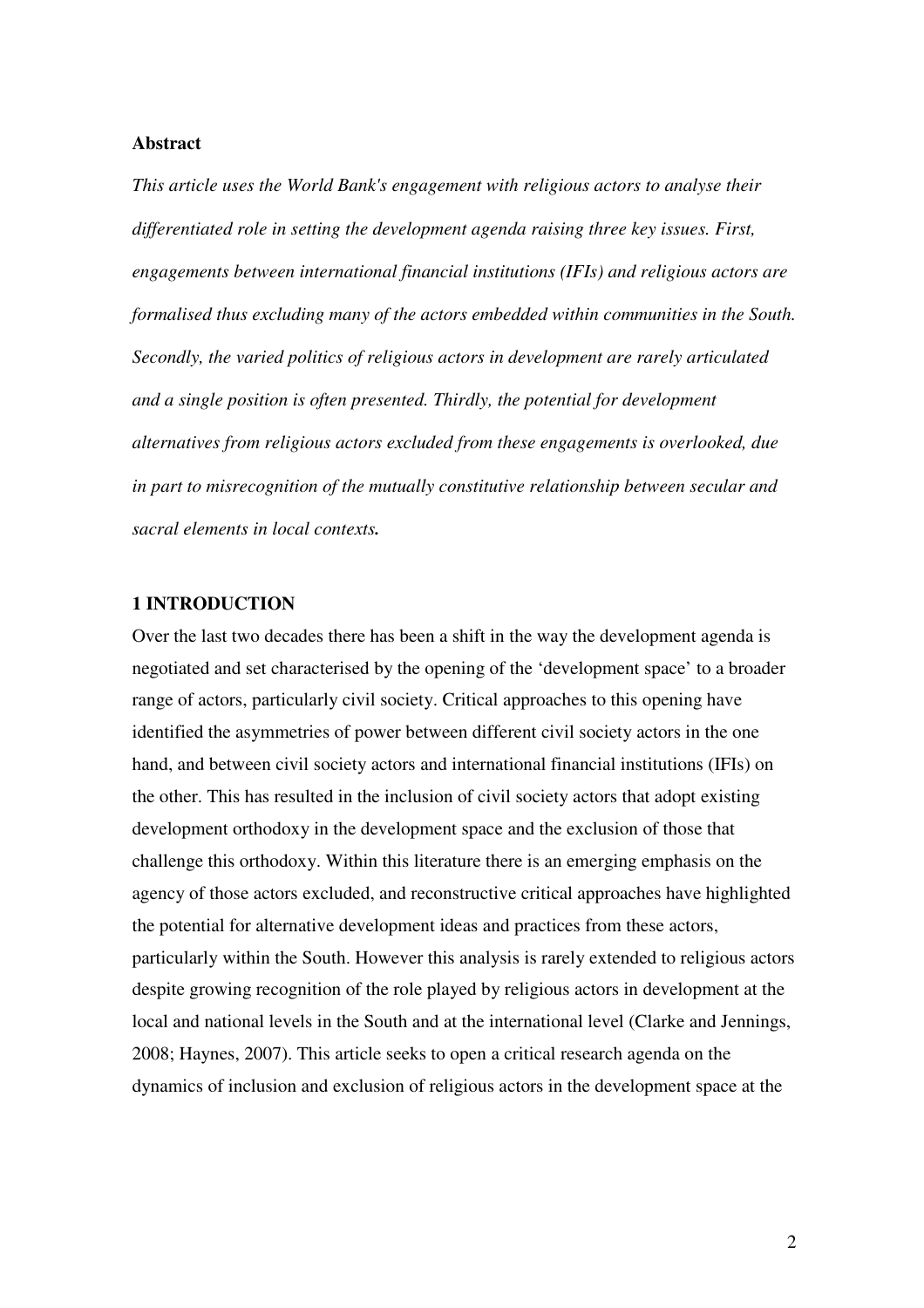international and local levels.<sup>1</sup> We argue that analysis of the dynamics of inclusion and exclusion of civil society actors in the development space needs to be extended to religious actors and that the potential of these actors for providing development alternatives and counter-hegemonic agency needs to be given more consideration. We are particularly concerned with relations between civil society actors and IFIs, as it is these relations that best exemplify the opening of the development space and the dynamics of inclusion and exclusion. We have chosen the World Bank as a site for analysis because in recent years it has broadened its development approach to include civil society actors and has created an explicit space for engaging with religious actors in development.

In examining these dynamics we make a three-fold argument. First, in both the literature on religious actors in development and the engagement between IFIs and religious actors the focus is on formalised religious actors, often referred to as faithbased organisations or FBOs, and as a result informal actors are often overlooked in negotiating, setting and contesting the development agenda.<sup>2</sup> Secondly, the varied politics of religious actors are rarely articulated. Unlike secular civil society actors, religious actors tend to be viewed homogenously and separately from other civil society actors and from the communities in which they are embedded. We contend that religious actors are deeply involved in both top-down development *and* in contesting development; thus a singular form of agency cannot be generalised to all religious actors involved in development. Thirdly, underpinning both of these limitations is a lack of consideration for the mutually constitutive relationship between secular and sacral<sup>3</sup> elements at the local level and increasingly at the international level. This relationship

 $\overline{a}$ 

<sup>&</sup>lt;sup>1</sup> We use the term 'local' to refer to political and social spaces existing at the sub-national level within nation-states as defined by the peoples that constitute said spaces. Such a space can be limited in size and scale, such as a particular community centred on a village or number of villages or an urban locality. Local can also refer to a political and social space extending across provinces, federal states, autonomous regions or other sub-national units. Local can also refer to a non-territorial political and social space within which development, civil society actors, and religious actors are embedded such as among particular ethnic groups, indigenous communities, and class and caste groups. Local in not used as a substitute for 'national', especially when being analysed in comparison to 'international'.

 $2$  We use the term 'religious actors' rather than faith-based organisations when recognising both formal and informal actors associated with religious organisations and communities

<sup>&</sup>lt;sup>3</sup> We adopt Haynes' three-fold definition of religion as 'to do with: the idea of *transcendence*, that is, it relates to supernatural realities; with *sacredness*, that is, as a system of language and practice that organizes the world in terms of what is deemed holy; and with *ultimacy*, that is, it relates people to the ultimate conditions of existence.' (2006, p.223) These attributes constitute what we have called 'sacral' elements that exist in the spaces of development.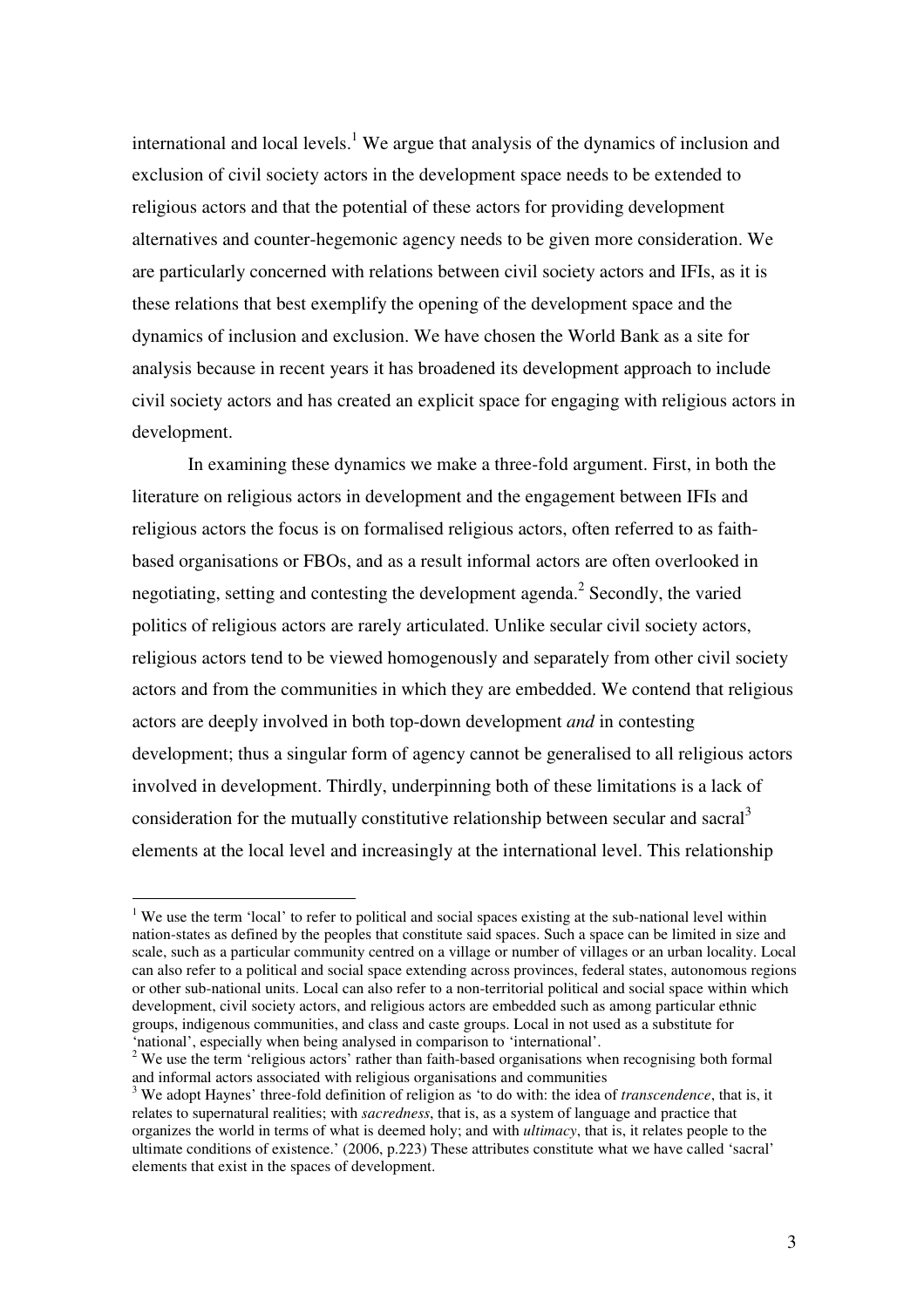shapes the way the development agenda is negotiated, set, and contested in different locations and must be considered in research on the role of religion in development and in the practice of development in the field, particularly in the context of ongoing engagement between religious actors and IFIs and between secular and religious civil society actors.

At the outset it is important to make two disclaimers. First, we are not advocating that religion holds the solution to deficiencies in the development agenda at the international, national, or local levels. Nor are we suggesting that religious actors, by definition, are more capable of providing development alternatives. We adopt an open critical perspective on religion in development, analysing the different forms it takes and the different contributions it makes to development whether positive, negative, and/or ambiguous. Secondly, we are not suggesting that religion be simply grafted onto existing ways of understanding or practicing development. We do not wish to 'add' religion to what is already known about development, rather we are analysing religion because it is a primary element in most of the locations where development interventions take place. Religion exists in the lives of those subject to the policies derived from development agendas and in the lives of those formulating such policies. Yet critical discussions of the role of religious actors in development have often overlooked many of the ways that religious actors contribute to improving people's lives.

This article begins by discussing the opening of the development space to civil society, including religious actors. While the opening of the development space has altered the relationship between states, international development agencies, and civil society, the focus of this article is restricted to the enhanced role for civil society actors in their dealings with IFIs. The second section uses existing literature to analyse the critical reading of this opening and presents a typology of civil society actors included in, and excluded from, the development space. The third section applies this critical reading to religious actors using the example of the World Bank and its engagement with religious actors. The fourth section builds upon the case study to infer upon the way IFIs such as the World Bank favour formalised organisations and exclude other religious actors. The final section assesses the shortcomings of the dominant critical approach in identifying these dynamics and suggests further directions in research before the article concludes.

4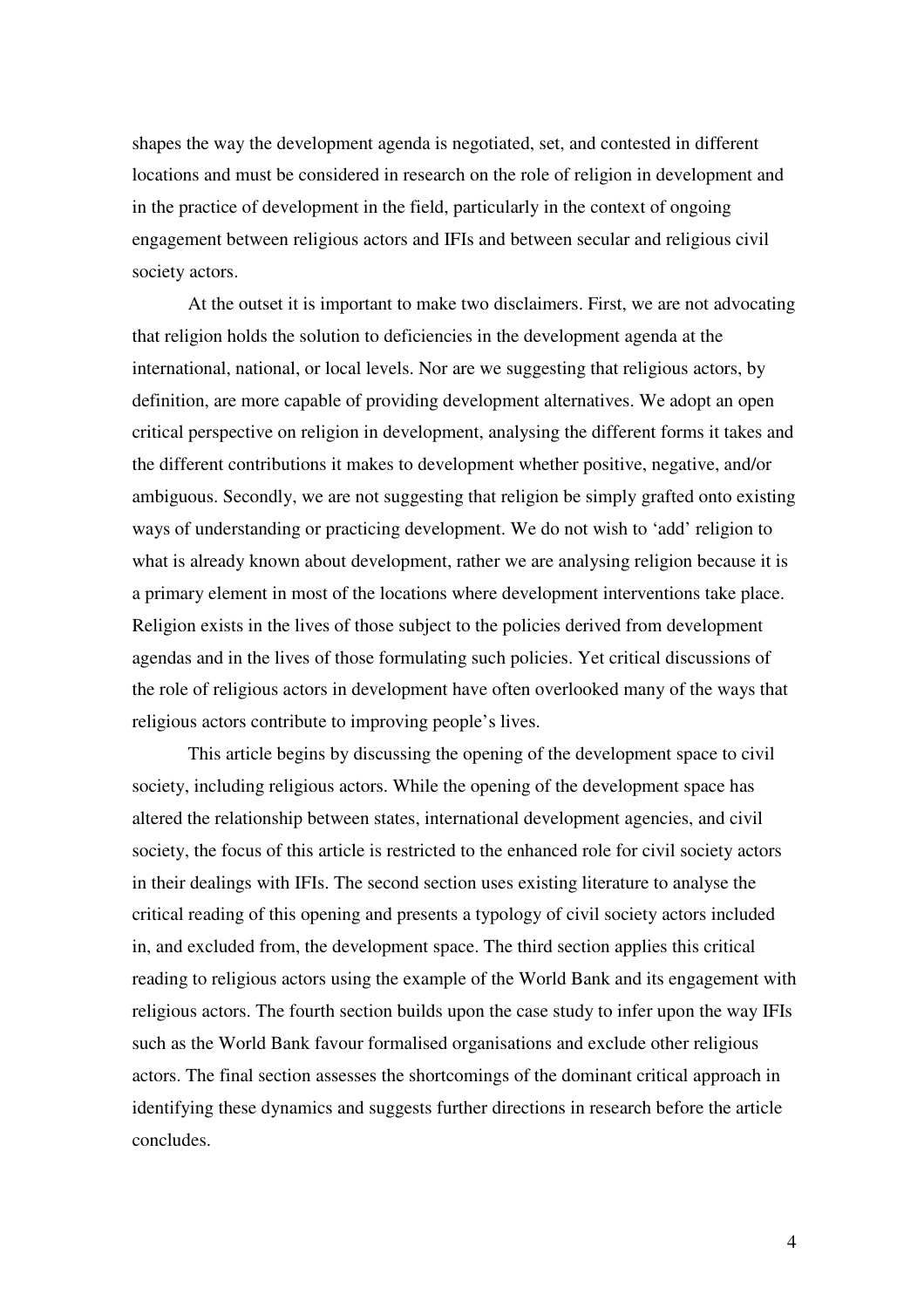#### **2 OPENING THE DEVELOPMENT AGENDA**

The development agenda refers here to the issues defined as 'problems' and the solutions proposed to alleviate or at least reduce the impacts of these problems. Setting the development agenda involves gathering knowledge about conditions in the South, which of these conditions require intervention, which agencies will intervene, who will be partners in these interventions, and the policies to guide these interventions. Since the early 1990s the actors involved in negotiating and setting the development agenda and implementing development projects have broadened significantly. The political space for negotiating and setting the development agenda, termed the 'development space' here, has been opened to a range of actors from academics to professional practitioners, planners to think-tanks, non-governmental organisations (NGOs) to representatives from transnational corporations. This enables these actors to participate in the process of defining development priorities, formulating suitable polices, and implementing these policies.

Given the opening of the development space, the question of 'who sets the development agenda?' has become crucial for critical scholars. It has been argued that knowledge underpins the setting of the development agenda and is concentrated in IFIs, particularly the World Bank and regional development banks, as well as influential bilateral aid donors. Since the shift away from state-led development towards market-led development in the 1970s the power of IFIs has increased as they control both knowledge to set development priorities and material capacity to implement them (Bøås and McNeill, 2004, pp. 3-6). The development agenda espoused by IFIs came under heavy criticism throughout the 1980s and 1990s and the response of IFIs has been refereed to as a 'new kind of synthesis' that moves away from strict neoliberal doctrine and reconsiders the role of the state, the need for good governance, and the impacts of market-led adjustments on furthering poverty (Öniş and Şenses, 2005, p. 273). This has been a complex process involving multiple actors and the set of ideas emerging from this process remain heavily contested. However, one clear and significant outcome of this process is that IFIs have opened a space for other actors to negotiate and set the development agenda (Guttal, 2006, p. 27). More than any other actors, the opening of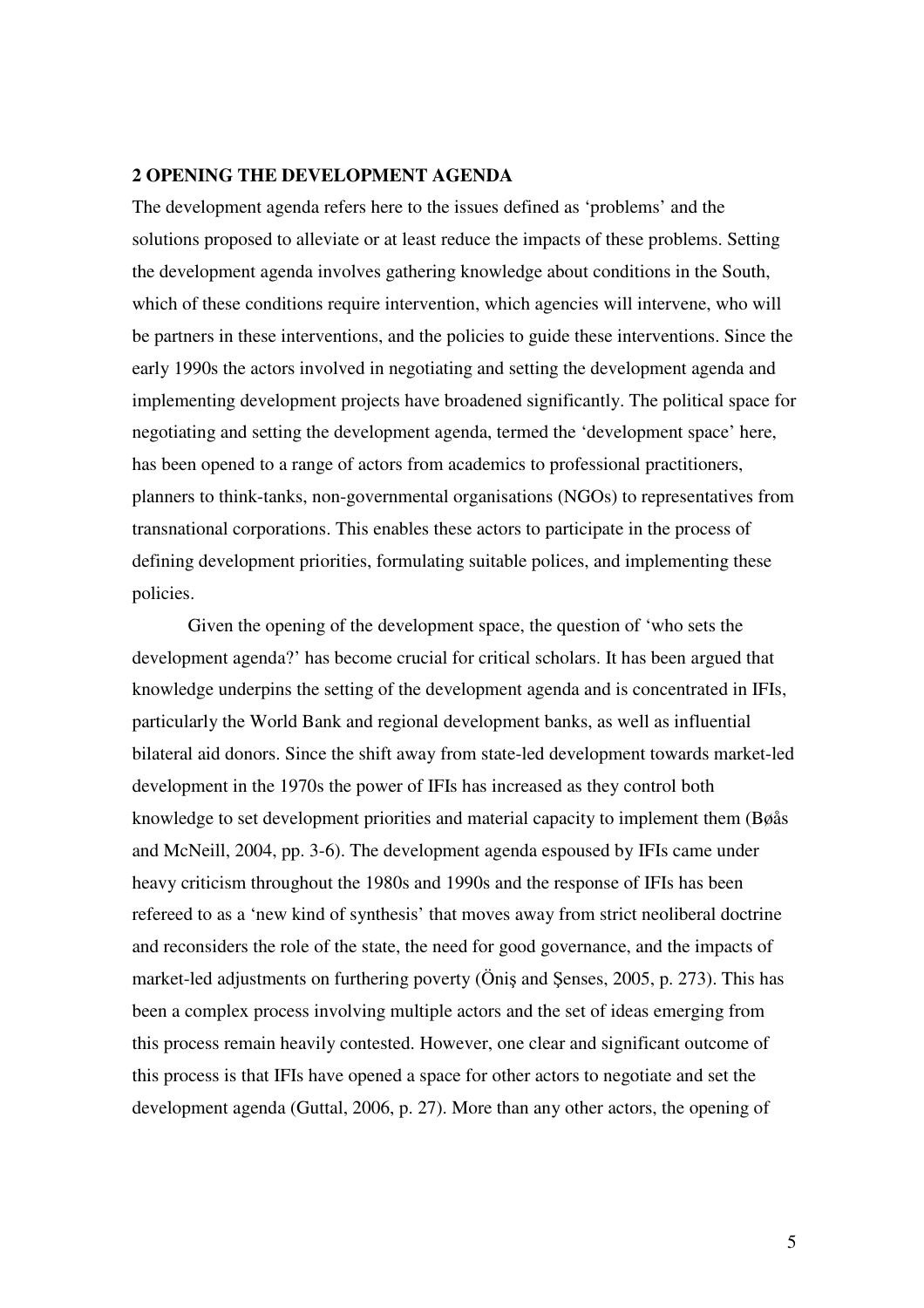the development space has led to a greater role for civil society in setting, negotiating, and implementing development priorities (Carbone and Lister, 2006, p. 7).

While definitions of civil society vary most theorists refer to a 'sphere' of political and social activity that is separate from the state and the market and to the actors that operate within this sphere (Cohen and Arato, 1992, p. 18; Kaldor, 2003; Scholte, 2002). Used in this way civil society encompasses a range of actors, including social movements, community organisations, political parties, trade unions, though the term is increasingly being used to refer simply to NGOs, particularly in discussions of development (Amoore and Langley, 2004, p. 91). At the international, national, and local levels IFIs and bilateral aid donors are viewing civil society as a means of legitimising development programs by engaging civil society actors as partners (Edwards, 1999; Harrison, 2007; Henry *et al*, 2004; Hudson, 2001). This has been particularly evident since the World Bank introduced 'good governance' and fostering of 'social capital' as a major part of its funding conditions (Harriss, 2001/2004; McNeill, 2004) and since the adoption of a policy discourse that advocates 'participation' and 'empowerment' by IFIs and bilateral donors (Cornwall and Brock, 2006). Additionally, recent scholarship has focussed on the inclusion of religious actors within civil society their increasing visibility in development (Benedetti, 2006; Clarke, 2006).

#### **3 'NEW SYNTHESIS' OR TOP-DOWN HEGEMONY?**

Far from seeing this as the beginning of a more inclusive and participatory development agenda, critical scholarship has drawn attention to the complicity of civil society actors in reproducing the top-down development agenda. The aim of critical theory is to examine the existing order and question how that order has been formed, and then focus on the ways that the order may be transformed (Cox, 1981/1996, pp. 89-90). Cox made the distinction between problem solving theory and critical theory. Unlike problem solving theory which seeks to explain events using existing structures and actors, a critical approach does not take institutions or social and power relations as natural or given, rather critical theory seeks to explore their origins and assess whether they are in the process of changing (1981/1996, pp. 97-9). Critical approaches explore the potential for alternatives and encourage struggles to achieve such ends (Linklater, 1992, p. 79).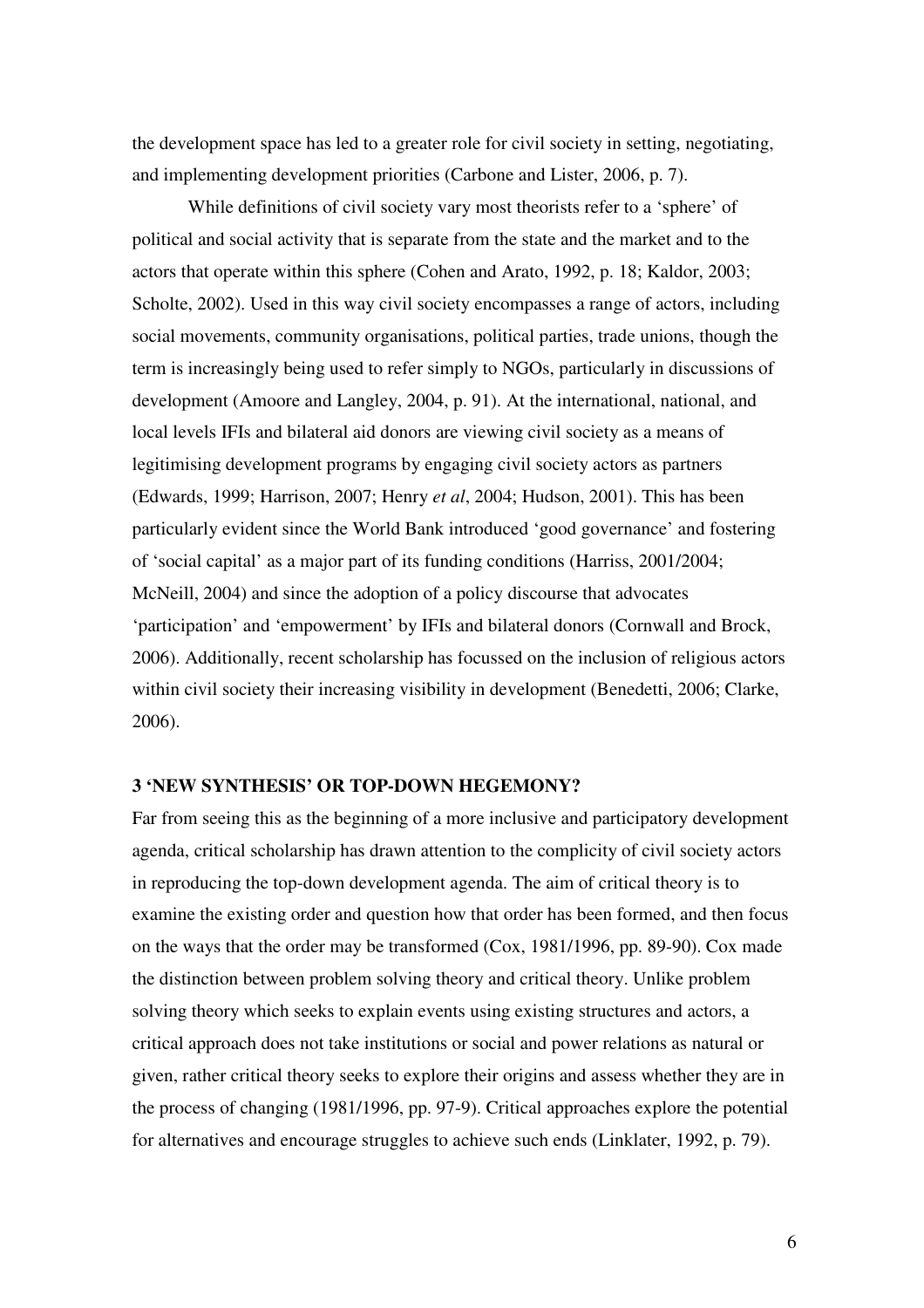Critical approaches to development seek to deconstruct and examine the material and ideational power relations that underpin development orthodoxy, yet they also seek to reconstruct alternatives to that orthodoxy (Matthews, 2004, p. 373), and thus questions of inclusion and exclusion form an important element of critical approaches.

 Critical analysts of the opening of the development space have concluded that far from signifying any substantial change in development thinking or practice, the 'new synthesis' demonstrates the hegemony of the international development establishment, particularly IFIs (Guttal, 2006; Girvan, 2006; Ocampo, 2002; Taylor, 2004). According to this perspective the opening of the development space to civil society provides limited opportunities and effectively coopts oppositional actors, particularly through working and funding partnerships between civil society actors and operational agencies. In short, IFIs and other donors fund civil society actors that will not challenge the programs being implemented, will not destabilise local society, and will legitimise the programs by agreeing to be local partners in a subordinate position (Huddock, 1999; Lewis, 2001). Thus it has been argued that the relationship between civil society and IFIs and other donors has shifted from an oppositional to a co-operative dynamic (Utting, 2006). This leaves actors attempting to challenge or change the development agenda marginalised in favour of actors supportive of the status quo.

Chandhoke argues that civil society actors favoured in development are wellestablished NGOs headed by experts and professionals from the North, or citizens of the South trained in the North, and although some of these NGOs may form partnerships with smaller community-based actors these relations are characterised by 'infinite dependence' (2003, p. 76). This leads her to question 'whose political agendas do these NGOs advance when they intervene in crucial areas of collective life?' (2003, p. 72) A range of empirical studies support Chandhoke's argument; including studies from Latin America (Grugel, 2000), Senegal, Tanzania, and Zimbabwe (Michael, 2004), Sri Lanka (Goonatilake, 2006), Bangladesh (Feldman, 2003), and East Timor (Brunnstrom, 2003). Furthermore it has been demonstrated that in certain locations where formalised NGOs did not already exist they have been created by governments in order to access international funding and fulfil IFI conditions (Obadare, 2005; Vasavakul, 2003).

Therefore while access to the development space may have increased for civil society the space is dominated by professional, formal, and compliant actors. Civil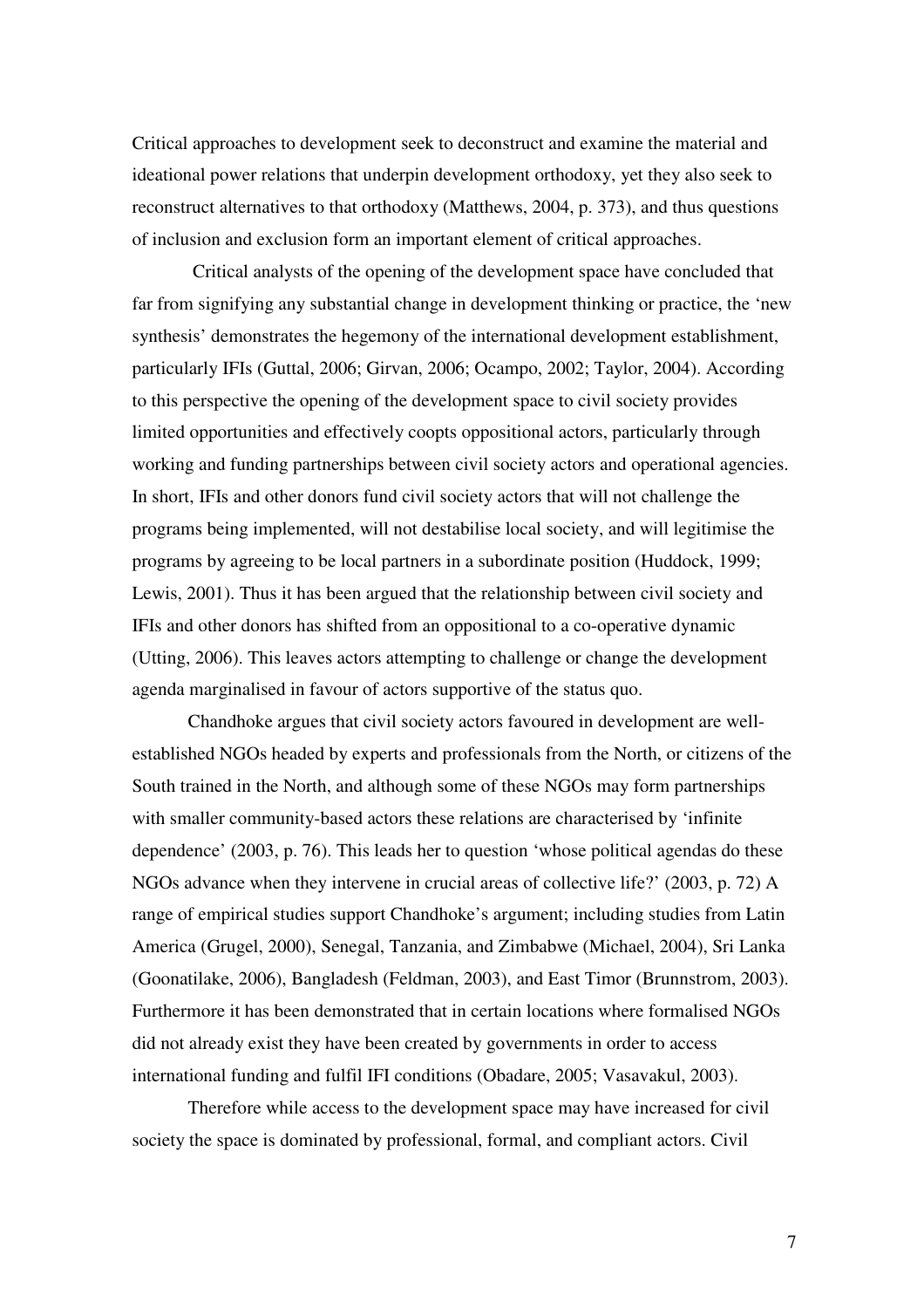society actors granted access to the development space must curb any radical or transformative inclinations to continue to receive access and funding. Restrictions are even more pronounced for civil society actors in the South as they compete with each other for grants and partnerships with Northern NGOs, IFIs, and bilateral donors. This does not necessarily mean that civil society actors granted access to the development space have had no influence or are less legitimate representatives than those excluded. Indeed, the opening of the development space is an improvement on decades of exclusion for virtually all civil society actors. However, the asymmetries of power apparent in the opening of the development space can curtail and control the level of influence of those granted access and limit the types of actors granted access in the first instance. In this process a potentially vast source of alternative ideas and practices is also lost.

In addressing the question of 'which civil society actors are granted access to the development space?' three broad types of civil society actors emerge from the critical literature. The first are formalised civil society organisations based in the North that have access to institutions where the development agenda is set and negotiated, particularly IFIs and United Nations agencies. They implement development priorities in the South, often in partnerships with local organisations, and their professional development expertise gives them disproportionate power over their Southern partners. The need to implement programs funded by IFIs and other international donors limits their transformative potential making them likely to reproduce the development agenda (Murphy, 2005). The second are formalised civil society organisations from the South that work in partnership with Northern organisations, IFIs, and often their own national governments. In order to be chosen to work in partnerships these organisations must relinquish their autonomy and ensure that their approach to development reflects that of their financiers and Northern partners. Despite being staffed by and often headed by nationals from the country in question, professional requirements mean that the staff are generally drawn from the social and political elite, limiting their understating of development needs of people from other class and ethnic groups, and ensuring they have an embedded interest in maintaining the broader status quo (Dasgupta and Beard, 2007; Mohan, 2002, p. 133; Townsend *et al*, 2002; Ulvila and Hossain, 2002). The third are local civil society actors that are more deeply involved in communities at the grassroots.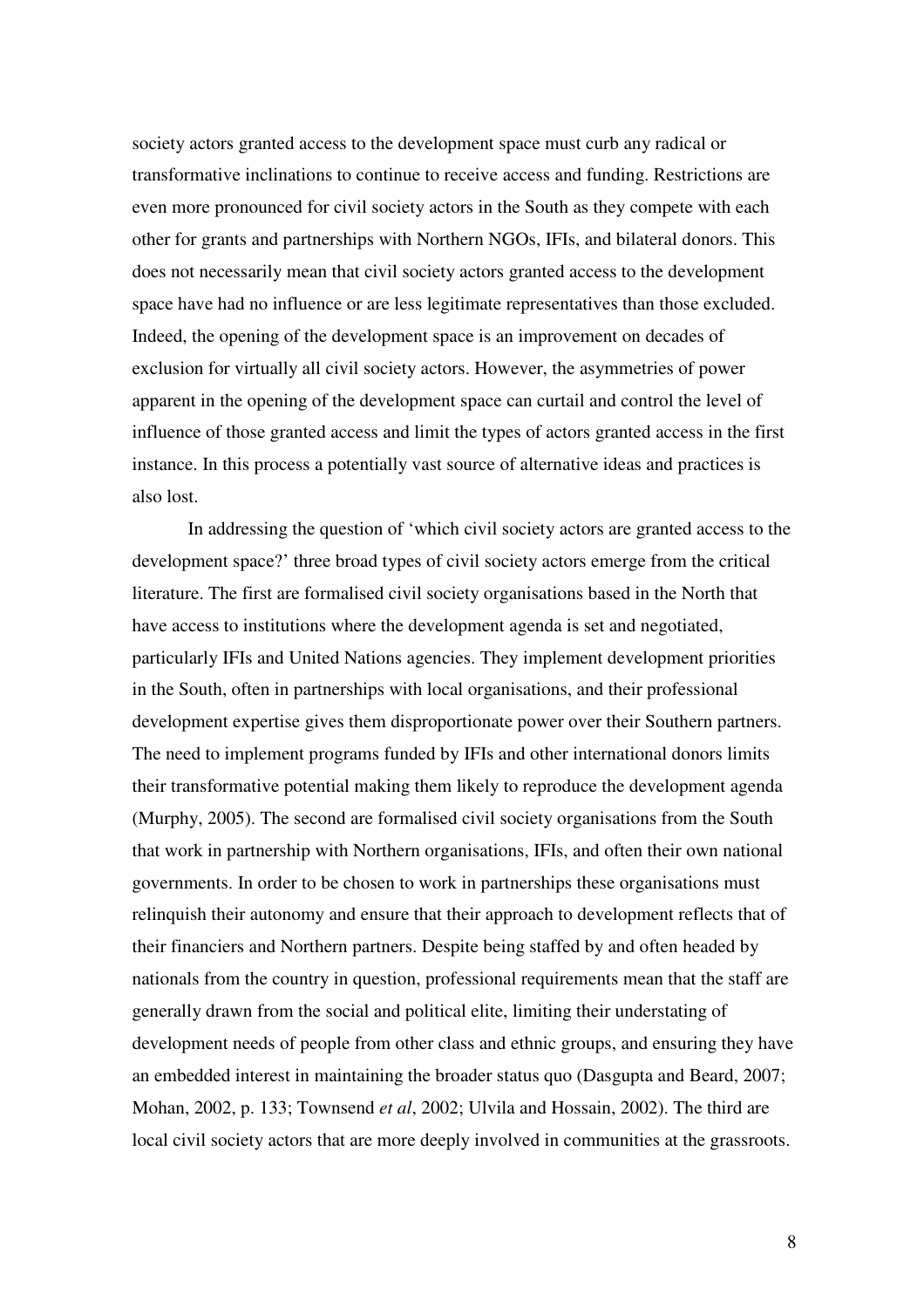The types of civil society actors funded through IFIs and operational agencies are generally those more able to present themselves as more professionalised which potentially marginalises smaller and less professionalised actors. Some of these actors may have a deeper understanding of local development needs, though this is not necessarily a given. As distinct from the second type of actors above, they have limited access to the development space and to funds and partnerships whether international or national (Amoore and Langley, 2004, p. 99). This third type of actor includes formalised NGOs and philanthropic groups, but also more informal social movements, community groups, networks of activists, and collectives. In much of the literature these actors are perceived as having a better understanding of development needs, have more sustainable solutions to development problems, and are able to utilise knowledge that is otherwise marginalised by Northern expertise. Though still relatively powerless against the topdown, professionalised, development establishment (White, 1996) they are perceived to provide the best hope for alternative development approaches. It should be noted that this perception has also been accused of reifying and romanticising the grassroots, glossing over inequalities and homogenising communities (Agrawal and Sivaramakrishnan, 2001, p. 12).

While both the critical approach to the opening of the development space and the differentiation between types of civil society actors are welcome, the critical approach stops short of fully engaging with religious actors. While there has been a surge of literature on the role of religion in development over the last decade, critical scholars have contributed little to these discussions. We begin to address this shortcoming by examining the role of religious actors in negotiating, setting, and most crucially contesting the development agenda.

#### **4 FAITH AND ETHICS AGENDA AT THE WORLD BANK**

As the study of world politics grapples with the question of secularism and its alternatives (Berger, 1999; Casanova, 1994; Esposito and Watson, 2000; Fox and Sandler, 2006; Hurd, 2008; Norris and Inglehart, 2004; Thomas, 2005) there is an increasing awareness that religious actors are prominent in vast numbers of communities in the South. As a World Bank working paper recently acknowledged, 'religion is a central part of the international system…even if it wished to do so, the Bank could not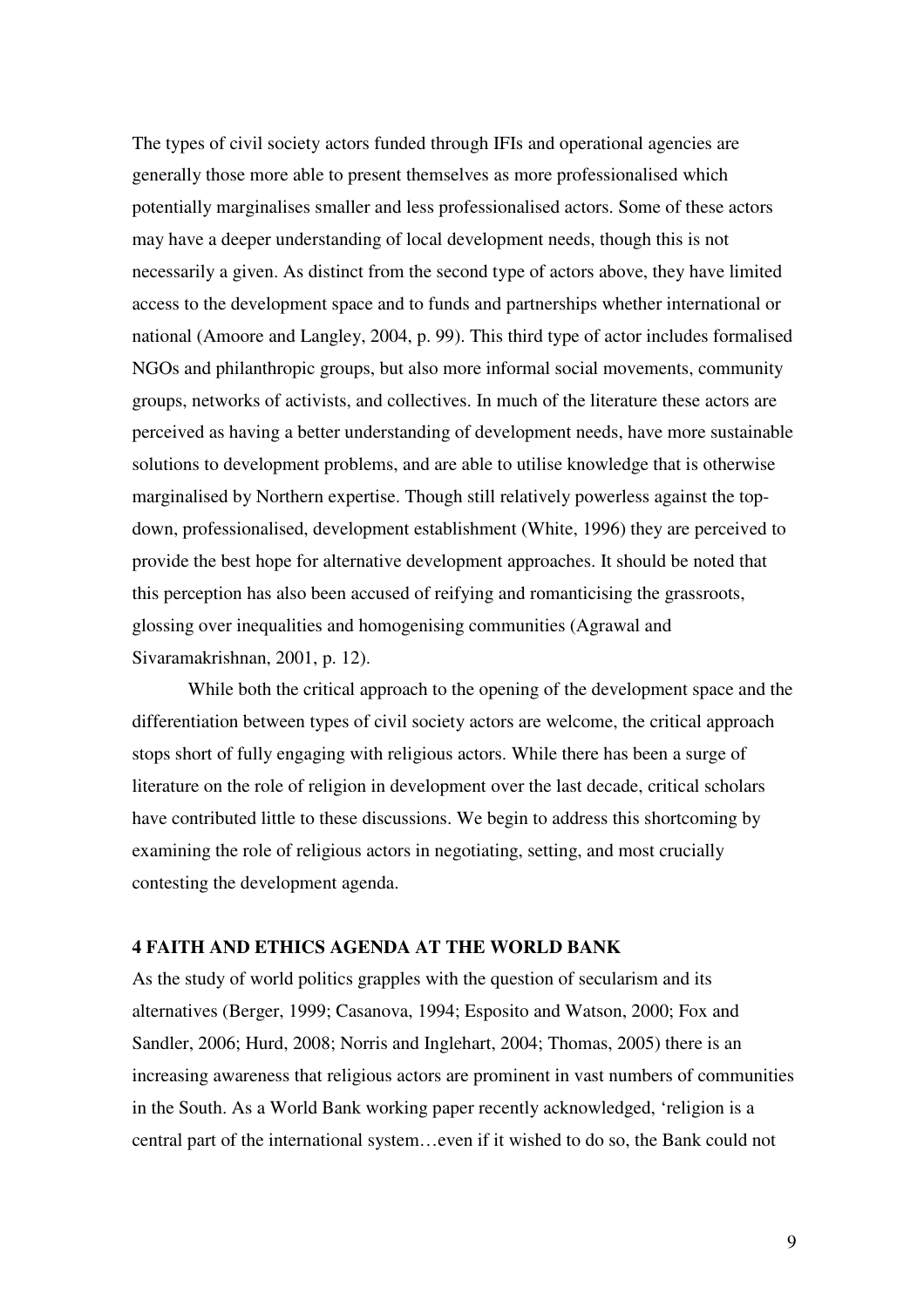entirely sidestep the faith engagement' (World Bank, 2006, p.3). An emerging body of literature is concerned with the relationships between religion and development (Clarke and Jennings, 2008; Eade, 2002; Harcourt, 2003; Marshall and Keough, 2005; Marshall and Van Saanen, 2007; Thomas 2004). This section considers the role of religious actors in the opening of the development space. The question 'who sets the development agenda?' needs to be extended via two additional questions: 'what role do religious actors play in setting the development agenda?' and 'which religious actors are included and which are excluded?'

As noted above, IFIs such as the World Bank play a central role in setting the international development agenda. A critical reading of the faiths and development program of the World Bank provides an insight into the place of religion in this process. There are least three external and three internal factors that helped reposition the World Bank on the question of religion. These elements emerged in the same context as the opening of the development space in the 1980s and 1990s. First, highly effective NGO advocacy against World Bank environmental policy in the mid-1980s included religious advocacy groups which instigated the direct engagement with religious actors (Pallas, 2005, p. 678). In addition, a coalition of advocacy groups on environmental issues called the *Alliance for Religion and Conservation* (ARC) emerged in the mid-1980s and was formalised as an NGO in 1995 (Palmer and Finlay, 2003, p. xv). In 1997 the ARC network facilitated the first high-level linkages between the World Bank and religious leaders (ARC, 2008). Secondly, religious advocacy on debt in the South via the *Jubilee 2000* campaign influenced the policy priorities of in-coming World Bank President James Wolfensohn on the issue of highly indebted countries (Marshall and Keough, 2004, p. 44; Valley, 1990). Faith-based advocacy on debt relief and human rights subsequently became mainstreamed in influential policy networks, notably in the UK and the US, and has continued to be a prominent part of the international development agenda (Busby, 2007; Clarke, 2007). Thirdly, policy developments on religion in other international organisations such as the United Nations, Inter-American Development Bank, World Health Organisation and the International Labour Organisation influenced the World Bank's approach (Peccoud, 2004; Thomas, 2005, pp. 225-226; World Bank, 2006, p. 6). The Bank has documented a raft of other linkages between religious actors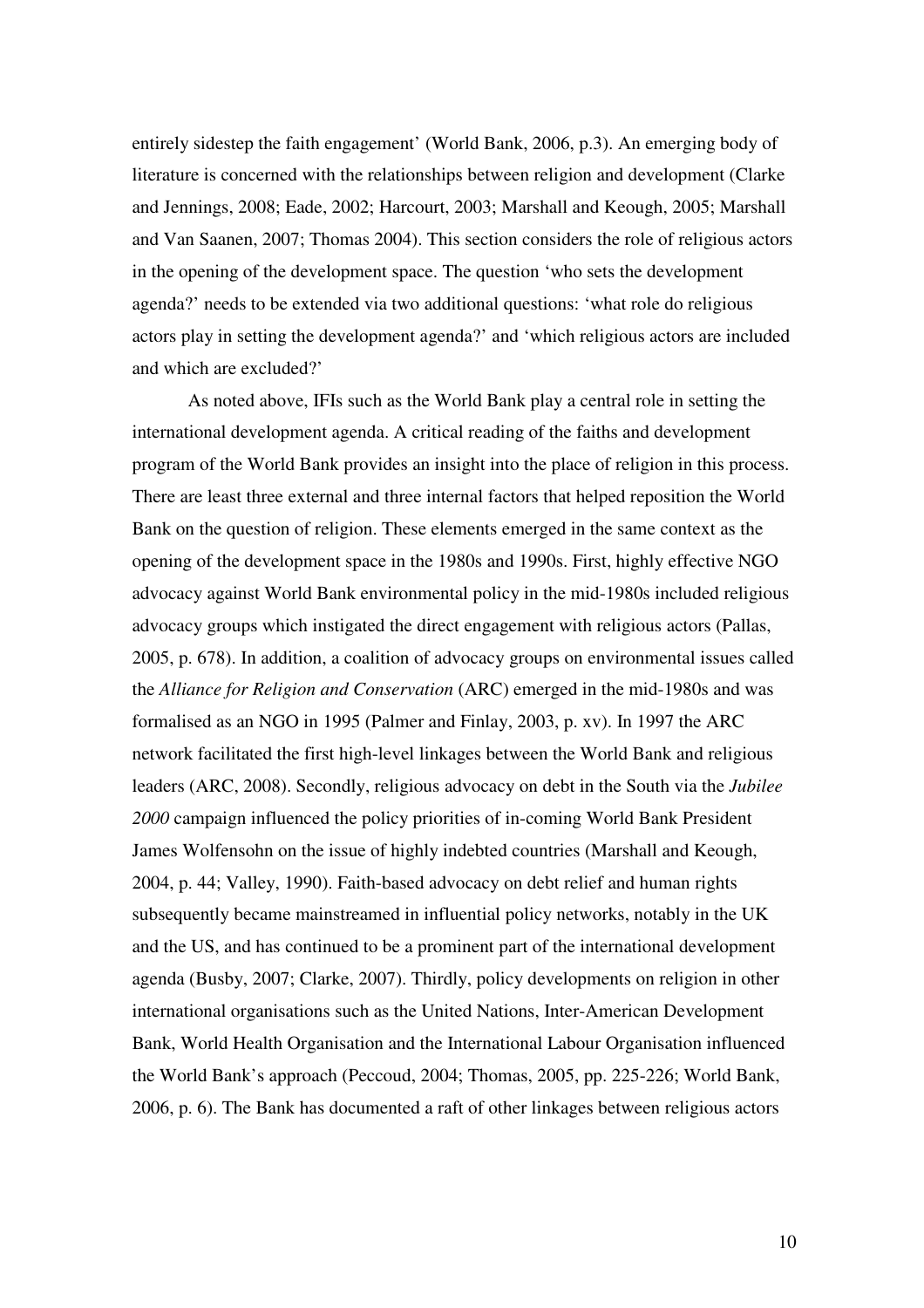and development institutions (Marshall and Van Saanen, 2007; Marshall and Keough, 2005; Marshall and Keough, 2004; Marshall and Marsh, 2003; Belshaw *et al*., 2001).

 There are also three internal processes important for understanding the increasing interest in religion within the World Bank. First, an informal staff forum called the Friday Morning Group explicitly linked religion to a 'values' discussion at the Bank, and contributed to the institution's move beyond a structural adjustment ethos (Beckmann *et al.*, 1991). David Beckmann, who helped found the group in 1981, warned the institution in 1983 that 'the Bank's activities have become markedly less focused on reducing poverty' (Kapur *et al.*, 1997, p. 349; Thomas, 2005, pp. 225-226). Secondly, World Bank President Wolfensohn (1995-2005) was personally determined to bring religion into the Bank's operations (Marshall and Van Saanen, 2007, pp. 5-8) despite the Executive Board voting in 2001 to reject Wolfensohn's proposal to establish a small 'Directorate on Faith' by 24 votes to zero (Wolfensohn, 2004, pp. 21-22; Tyndale, 2003, p. 25; see also Clarke,  $2007$ ).<sup>4</sup> The program survived as a specialised unit within the External Affairs Vice-Presidency to be funded by the discretionary President's Contingency Fund and the Development Dialogue for Values and Ethics was established to operationalise World Bank partnerships with religious actors (World Bank, 2006). Thirdly, the survey *Voices of the Poor*, commissioned to inform the *World Development Report 2000-2001*, revealed that among the sixty thousand poor women and men surveyed, 'churches and mosques, as well as sacred trees, rivers, and mountains' were highly valued among the poor who were also aware of the detrimental effects of actions by religious actors on the development of their communities (Narayan, 2001, pp. 45-46). The priority to engage 'religion' was thus embedded within the Bank's own knowledge expertise.

The external and internal factors above describe ways in which religion entered the policy discourse, networks and institutional framework of perhaps the most influential actor involved in setting the international development agenda. Added to these are broader imperatives demanded by the attacks of September 11, 2001 in New

 $\overline{a}$ 

<sup>&</sup>lt;sup>4</sup> Various explanations of this vote have been offered. Wolfensohn situates the problem with state stakeholders at the WB: 'national governments do not give homes to faith-based organisations typically in their own administrative set-ups, and they're just not prepared to let us do it.' (Wolfensohn, 2004, pp. 21- 22); Tyndale (2003, p. 25) posits a 'link between religious groups and political conflicts in many parts of world'; Clarke (2007) suggests 'concern about the erosion of church-state boundaries in the USA and its potential spill-over into US policy on international development'.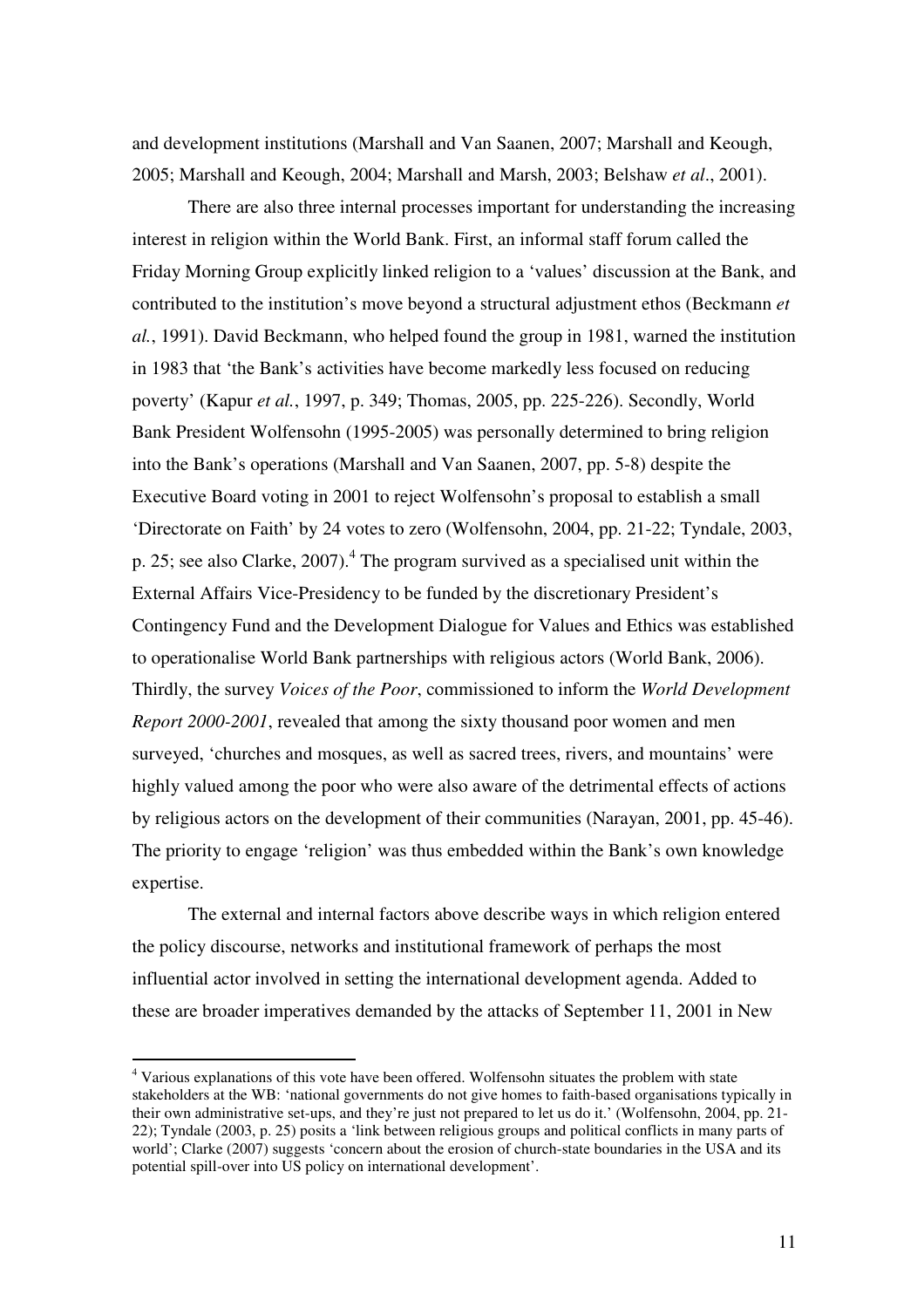York and Washington. The World Bank example demonstrates the ways that religious actors are included in the process of negotiating and setting the development agenda. The following section frames this process of inclusion against some important exclusionary dynamics.

# **5 EXCLUDING RELIGION FROM ABOVE**

As previously discussed, critical approaches to the role of civil society in development discuss three broad types of civil society actors as a way of identifying asymmetrical relations of power. When applied to religious actors involved in development this approach reveals important differences in the status of religious actors and the potential for exclusion from the development space of particular types of religious actors. We illustrate this by classifying religious actors associated with the World Bank using the typology of civil society actors constructed above. Groups have been selected because they meet one of three criteria: they have entered into formal partnerships with the World Bank, have been involved in specific dialogues with the World Bank on development issues, or have been identified as prospective development partners by the World Bank. The differentiation of these actors according to the critical development typology is demonstrated in Table 1.

[insert Table 1 here]

Table 1 is not designed to critique the relative contributions of listed organisations, but to indicate the relative position and type of religious actors in relation to the World Bank. This highlights three characteristics of the World Bank's faith and development agenda. The first is a priority toward formalised organisations. This is to be expected given that the institutional requirements of the World Bank favour partnerships of formal activities and reporting and that the requirements binding the World Bank's ideology for faith and development partnerships lies in a benchmarking activity measured by the Millennium Development Goals (Marshall and Marsh, 2003). The second is that engagements with religious actors categorised above as informal are more problematic for the Bank. For example, the Guatemalan Inter-religious Dialogue on Development (DIRGD) revealed a 'glaring lack of documentation, understanding and use of the rich store of knowledge, work and ideas of faith institutions in development realms' (Marshall and Keough, 2004, p. 88). The Ethiopian Interfaith Forum for Development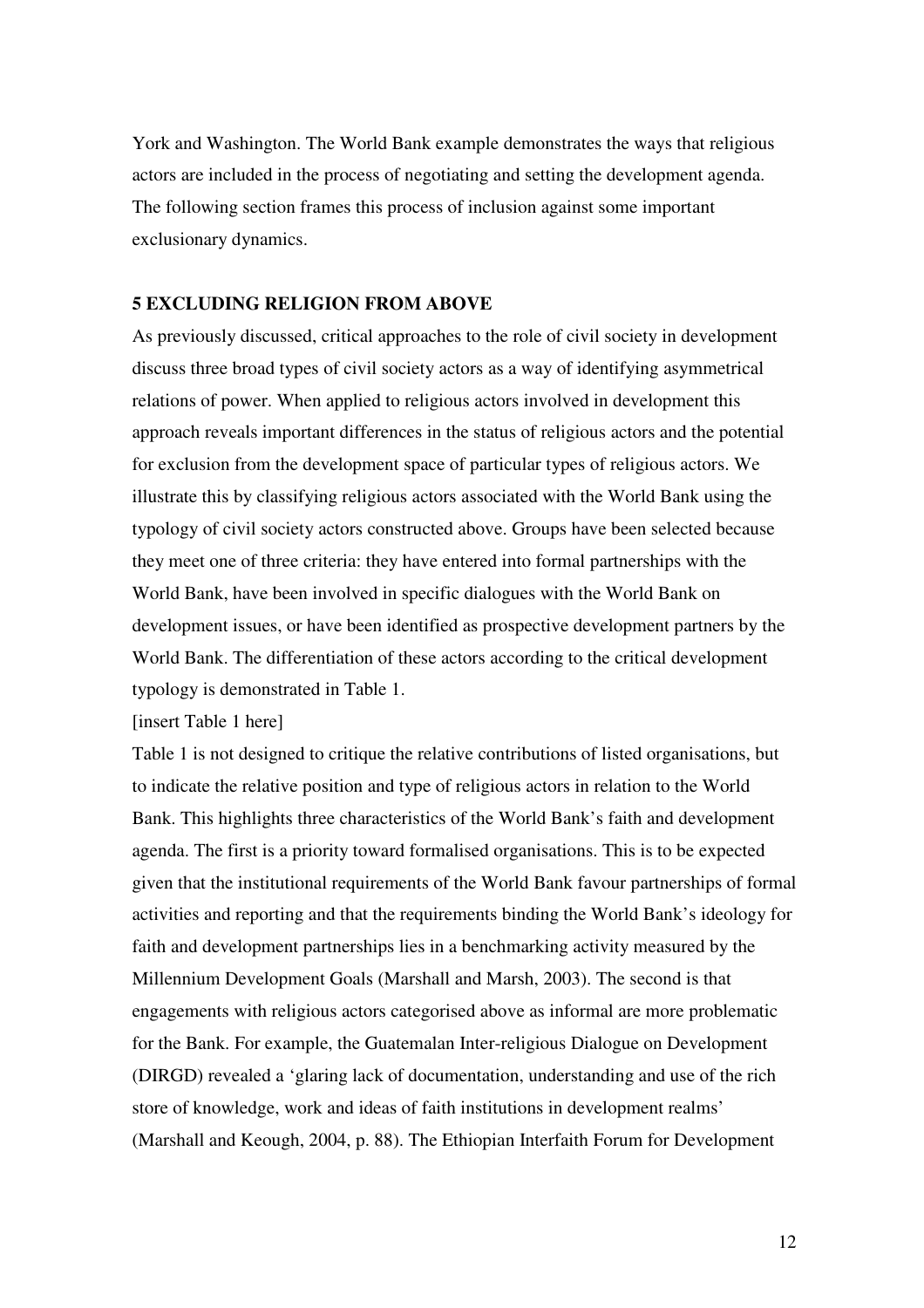Dialogue and Action (EIFDDA) was, in turn, hindered by an inability to engage constructively with the economic framework of the World Bank's poverty reduction strategy and its lack of formalised membership resulted in a lack of 'clear strategic direction' (Marshall and Keough, 2004, p. 92). Thirdly, the mechanism used to include informal faith-based programs in the World Bank program was the World Faiths Development Dialogue (WFDD). Though described as an 'independent NGO' the WFDD was from its inception dependent upon directives from the Development Dialogue team at the World Bank. Despite its commitment to deep engagements with religious communities, the WFDD experienced difficulties 'especially over how WFDD is perceived by faith communities critical of the World Bank, IMF…and G7/8' (Taylor *et al.*, 2003, p. 2). In 2005 it was placed 'in hibernation awaiting decisions by its trustees and partners (notably the World Bank)' (World Bank, 2006, p. 1, fn.1). Yet significantly, from its own inception the Development Dialogue was virtually ignored at the executive levels of the World Bank (World Bank, 2006, pp. 1,4) and its eventual inclusion in the Human Development Anchor is described as philosophically and instrumentally unsuccessful (World Bank, 2006, p. 4).

 From this brief example we identify three factors that demonstrate the value of a critical reading of religion in the development space. The first is that formalised religious organisations seem to have a different capacity than informal religious groups and communities in relations with IFIs as they have access to the political spaces where the international development agenda is negotiated and set. This is not to suggest that such groups cannot challenge the development agenda. The peace-making record of the Community of Sant'Egidio and the advocacy potential of the newly formed WFDA are both examples of this. Yet of equal significance are the limitations that formality places on contesting dominant ideas and practices. This is particularly important for analysing religious actors in development because religio-cultural dynamics are more deeply rooted in communities than organisations (Thomas, 2004), suggesting a divergence between the types of actors included in the development space and the types of actors embedded in communities, especially in the South. Thus, from a World Bank perspective the informal engagements described in Table 1 are attributed with a lesser status as 'guideposts' when compared to partnerships with formal organisations which are considered as models (Marshall and Keough, 2004, p. 87). This may be due to the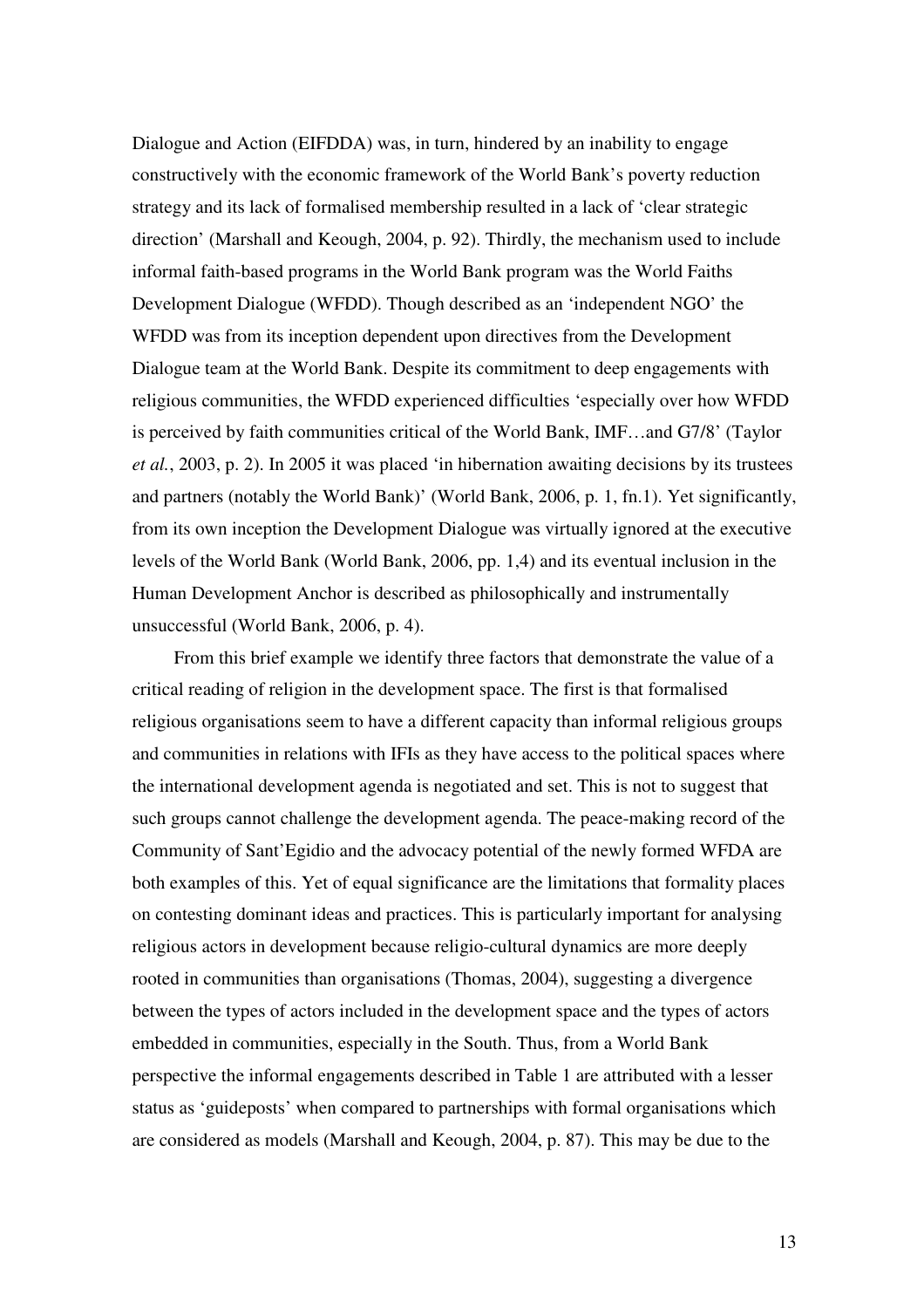embryonic nature of initiatives, but also because they constitute attempts by informal networks of religious actors embedded in communities to engage in grassroots transformative partnerships (see Tyndale, 2006).

 Secondly, formal institutional organs designed to enrich faith and development partnerships at the grass-roots level *within and outside* the World Bank are themselves marginalised from centralised development processes. For instance the WFDD and the Development Dialogue on Ethics and Values have both struggled for legitimacy and funding. If central bodies such as these are ineffective, it is more than reasonable to suggest a large number of informal religious actors operating at the local level in the South remain completely excluded from the so-called rise of religion in development at the international level. In this sense the World Bank is an arena of contestation where religious development priorities can be coopted and marginalised.

 Thirdly the dynamics of including and excluding religious actors homogenises religion and coopts it into the knowledge base of IFIs, further limiting the potential for development alternatives from religious actors. Clarke has usefully categorised FBOs into five types: apex bodies, charitable/development organisations, socio-political organisations, missionary organisations, and illegal or terrorist organisations (2008: 24- 32). Combining Clarke's categories and our critical development typology, World Bank engagements with FBOs described above seem to homogenise religion around apex bodies and development organisations over socio-political organisations whose activities might fall outside the priorities of the development agenda. Yet it is also noteworthy that Clarke's FBO typology is based on degrees of formality, and informal development activities grounded in religious communities remain excluded from the analysis. The inclusion of religious actors in the development space requires an accommodation of both socio-political advocacy groups and informal associations and networks.

 These factors illustrate the dynamics of inclusion and exclusion toward religious civil society actors by IFIs and within international development more broadly. The exclusion of informal religious actors embedded in communities in the South, in turn, excludes many of the possibilities of transformative change and development alternatives. Thus only a limited number of voices emerge from the religious 'sector' in development. A critical reading of religious actors differentiates between the types of actors included in the development space and those that are excluded and examines the

14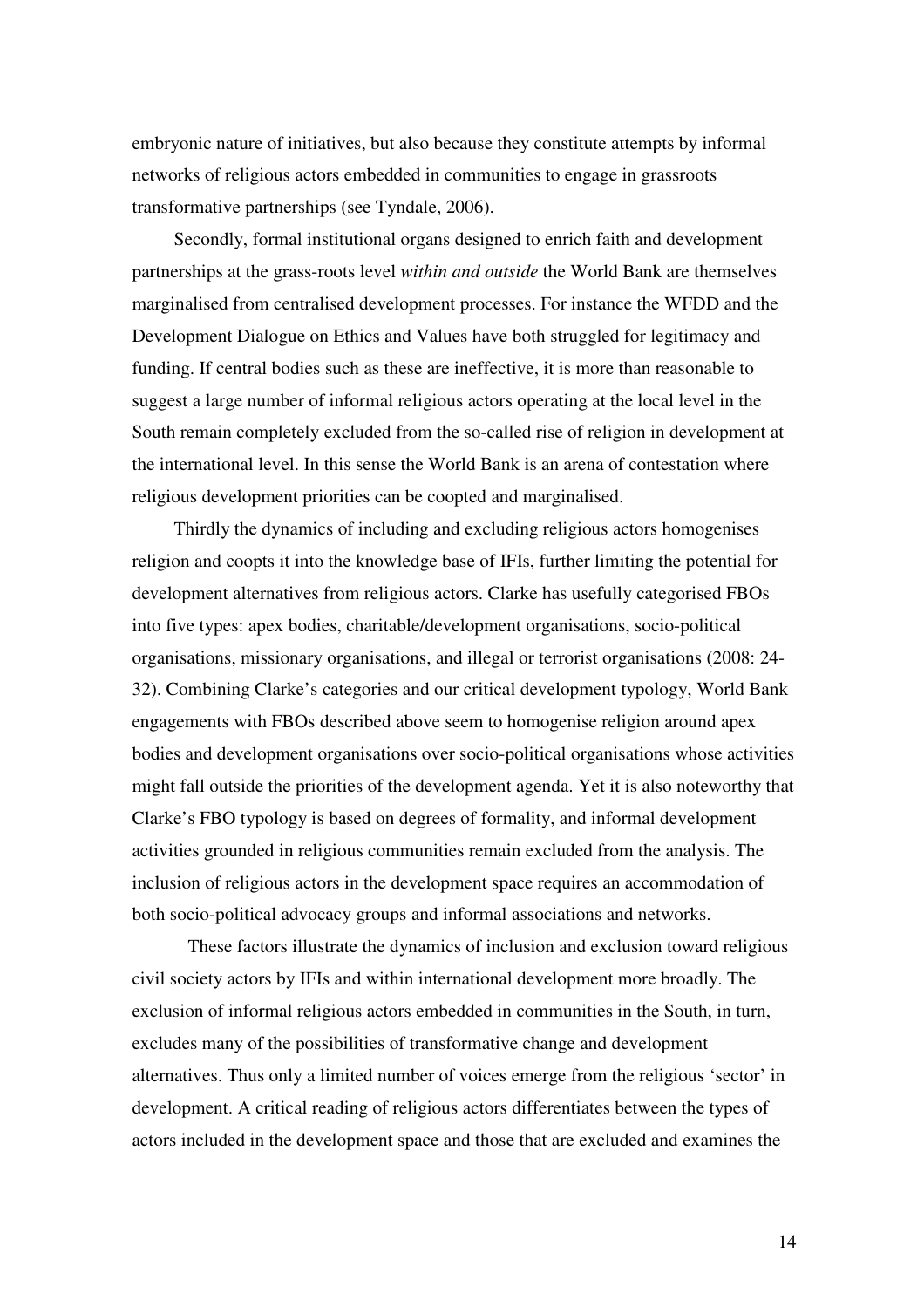limitations on their ability to negotiate and set the development agenda. We also begin to see the asymmetries of power between IFIs and religious actors, between different types of religious actors, and even within IFIs. Yet it is here that the critical approach to religious actors in development tends to stop short. For critical research aimed at altering asymmetrical relations of power within the development agenda, the challenge exists to broaden analysis of civil society actors to include organisational *and* community-based dynamics of religion within its own critique. Beyond the boundaries of the development agenda, the possibility of religion as a deep resource for contesting development orthodoxy and providing alternatives is poorly conceptualised and often ignored.

# **6 EXCLUDING RELIGION FROM BELOW**

 $\overline{a}$ 

Whilst the critical view highlights the exclusion of informal religious actors from above, critical approaches operate with a limited view of religion from below. This undermines critiques of inclusion and exclusion of religious actors in the development space.<sup>5</sup> This excludes two important dynamics of religion in development. First, critical approaches overlook the role of religion in the material contestations of development. The importance of materialist concerns in the critical tradition is matched by a suspicion of the transcendent ideologies of religion that are seen to undermine the immanent and situated needs of the poor. We challenge oppositional binaries between material/secular and spiritual/religious concerns, and argue that it is misleading to conclude that the materialist ontology of the critical traditional is incompatible with religious agency (Fox and Sandler, 2006, p. 170).

A prime example of critical development ideology and practice by religious actors is the liberation theology movements that flourished in Central and South America between the 1960s and 1990s. Not unlike critical approaches more generally, liberation theologies have passed through forms of 'leftist fundamentalism' toward 'a more complex reading' of power and development (Miguez, 2006, p. 125). Liberation theology is rooted in a praxis-based epistemology (Bennett, 2007). It is grounded in theological and political advocacy for the poor (Boff and Boff, 1987, pp. 1-10; Bonino, 1975) and in Freire's ideology of conscientization (Berryman, 1987, pp. 34-38). It also incorporates both materialist and indigenous re-readings of religious tradition (Belo,

<sup>&</sup>lt;sup>5</sup> Additionally this limitation could be extended to critical considerations of exclusion from below in civil society more generally, though this is beyond the scope of this article.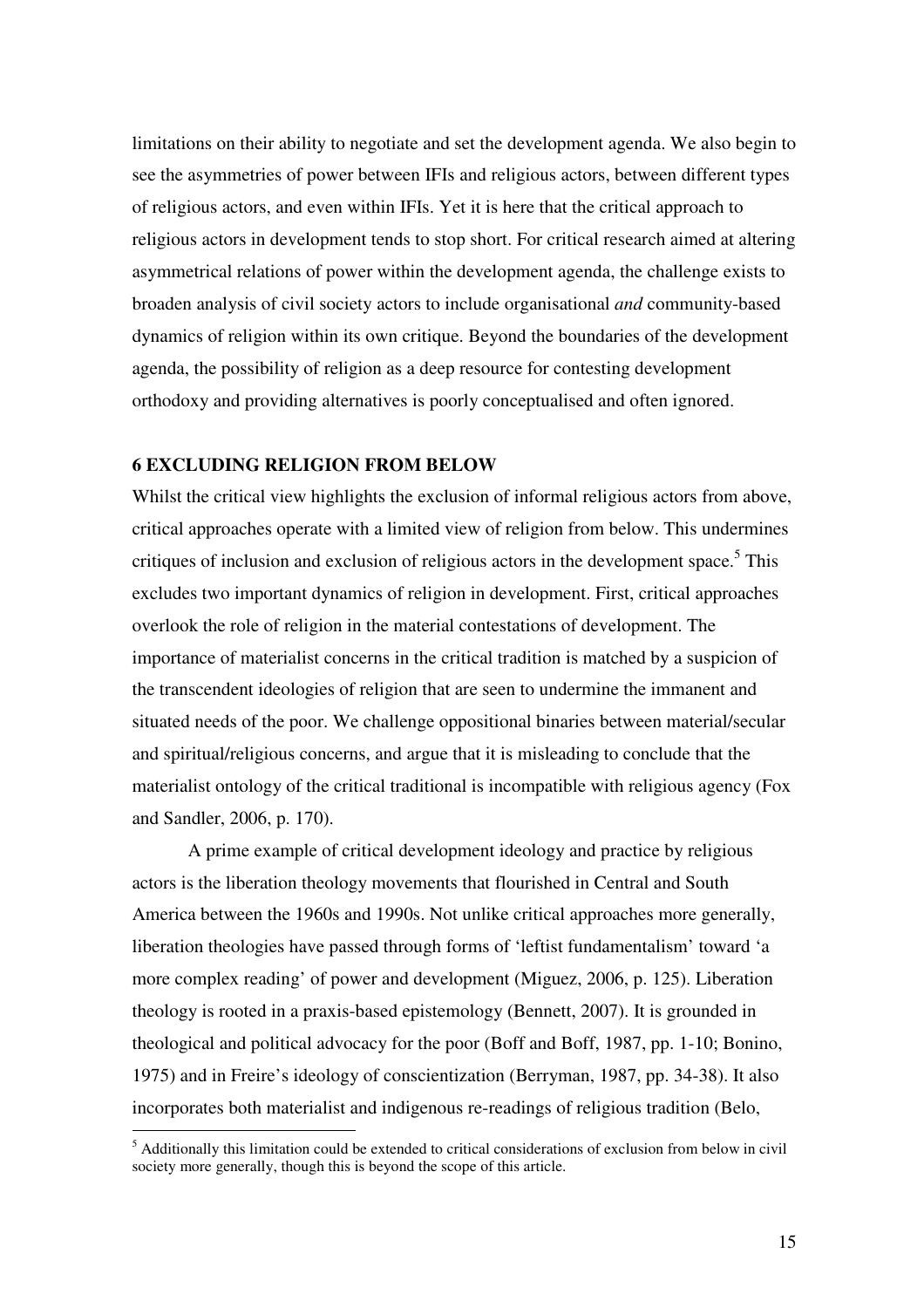1981; Brown, 1984; Miguez, 2006, pp. 122-125; Miranda, 1974). Liberation theologies construct frameworks for action where immanent (liberationist) and transcendent (salvationist) ideals are employed to advocate for those who are 'are totally outside the system' and who suffer the 'idolatry of the market', 'exclusion' and commodification (Miguez, 2006, p. 129).

In his seminal work, *A Theology of Liberation*, Gutierrez set the cause of liberation for 'oppressed peoples and social classes' by critiquing developmentalist (*desarrollista*) orthodoxy and infusing religious elements into alternative development conceptions (1973, pp. 21-42). For Gutierrez, it was within a 'radical perspective of liberation' – grounded in the situated faiths and communities of the poor – that development 'finds its true meaning and possibilities of accomplishing something worthwhile' (1973, p. 36). Such peoples are overwhelmingly religious in outlook, and this impacts directly on how development is perceived. In the contemporary context similar movements have been identified in Korea (Suh, 1991), Malawi (Mitchell, 2002), Senegal (Galvan, 2004), Cambodia (Poethig, 2002) and Thailand (Darlington, 1998) to name a small sample. They represent important expressions of a critical re-reading of culture by religious actors and a core dimension of the 'global struggle for authenticity' in development emanating from the South (Thomas, 2000, p.818; Haynes, 1994, pp. 18- 43).

The second issue excluded by critical approaches is the potential for counterhegemonic agency by religious traditions. The recent inclusion of religion in setting the development agenda can be read as an expression of the hegemony of Northern interests (Clarke, 2008, pp. 18-21). Indeed, aspects of the critical reading of the World Bank's faiths and development agenda above encourage such an observation. Yet we argue that this is not a sufficient point upon which to rest. Religious traditions are best understood as ambivalent (Appleby, 2000, pp. 288-301; Haynes, 2007, pp. 53-74). In practice this means that religious actors offer both limitations to alternative development ideas and practices but also the potential to articulate and gain support for such alternatives. Critical approaches must understand this to more fully account for counter-hegemonic activity taking place in the South. Further research needs to be directed towards actors excluded from the development agenda and their agency needs to be re-evaluated. There are numerous examples of this ranging from the role of religious actors in anti-dam

16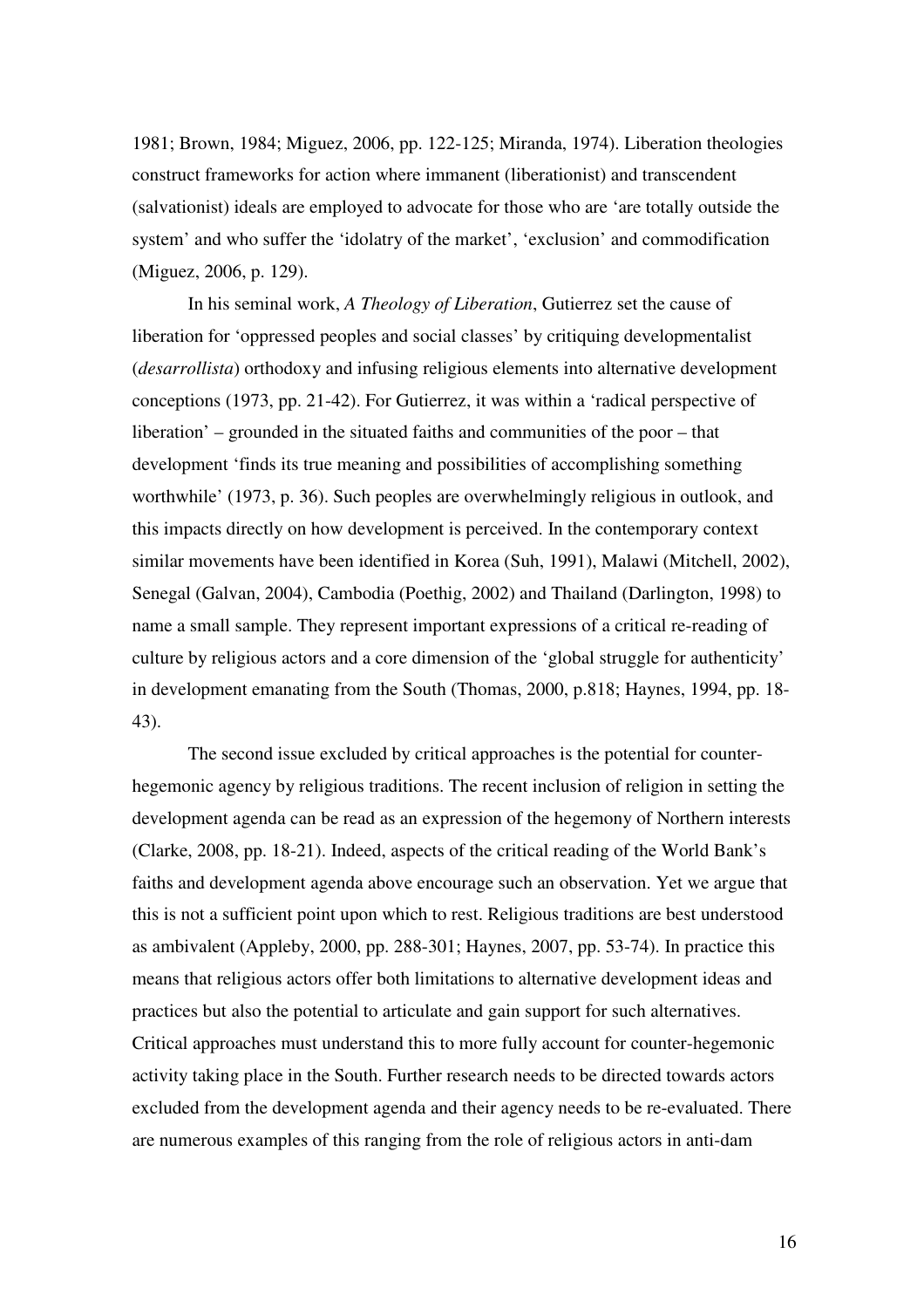movements in Brazil (Rothman and Oliver, 2002), opposition to mining in the Philippines (Holden and Jacobsen, 2007), and promoting neglected aspects of development such as health (Farmer, 2005), water and other basic needs (Patterson, 2007), which can explicitly or implicitly critique dominant development priorities and practices.

Religion and religious actors are embedded in social and political worlds in the South that make them difficult to 'see' and measure using conventional analysis of formalised organisations. However, given the importance of religious agency it is imperative that critical theorists not exclude religion from counter-hegemonic praxis. Studies of religious actors in counter-hegemonic movements tend to escape this dilemma by name swapping. For example, religious groups become 'community groups', 'grassroots organisations', or part of 'social movements' when they challenge the hegemony of the development agenda whereas they remain 'religious' when they are associated with dominant ideas and practices. We argue for a new categorisation of religious actors. Agency, whether hegemonic or counter-hegemonic, cannot clearly be attributed to either sacral or secular structures, ideas, or worldviews. At the local level the secular and sacral are mutually constitutive (Asad, 2003, pp. 21-66; Marty, 2003).

Rather than simply adding religion to the critical secular frameworks of the past, new research initiatives that take religion seriously need to be resituated within a secular-sacral conception of the spaces of development, and founded in an ambivalent notion of religion. Unless this can be achieved, critical approaches to development will continue to exclude core elements of religion that, in turn, will undermine its ability to critique the development agenda and the cooption of civil society. It is a particular challenge for critical scholars from the North who are susceptible to 'speak about Third World societies in terms...that, as it were, socially homogenised the poverty of those societies' (Kitching, 2001, p. 302). By contrast, Nandy's perspective usefully differentiates religion as 'ideology' and religion as 'faith'. Religion as ideology takes the form of a 'sub-national, national or cross-national identifier of populations contesting for or protecting non-religious, usually political or socioeconomic, interests' (Nandy, 2002, pp. 61-62). This is contrasted by, and in conflict with, the concept of faith as 'religion as a way of life, a tradition which is definitely non-monolithic and operationally plural' (Nandy, 2002, p. 62). For Nandy, in differentiating the 'two axis on

17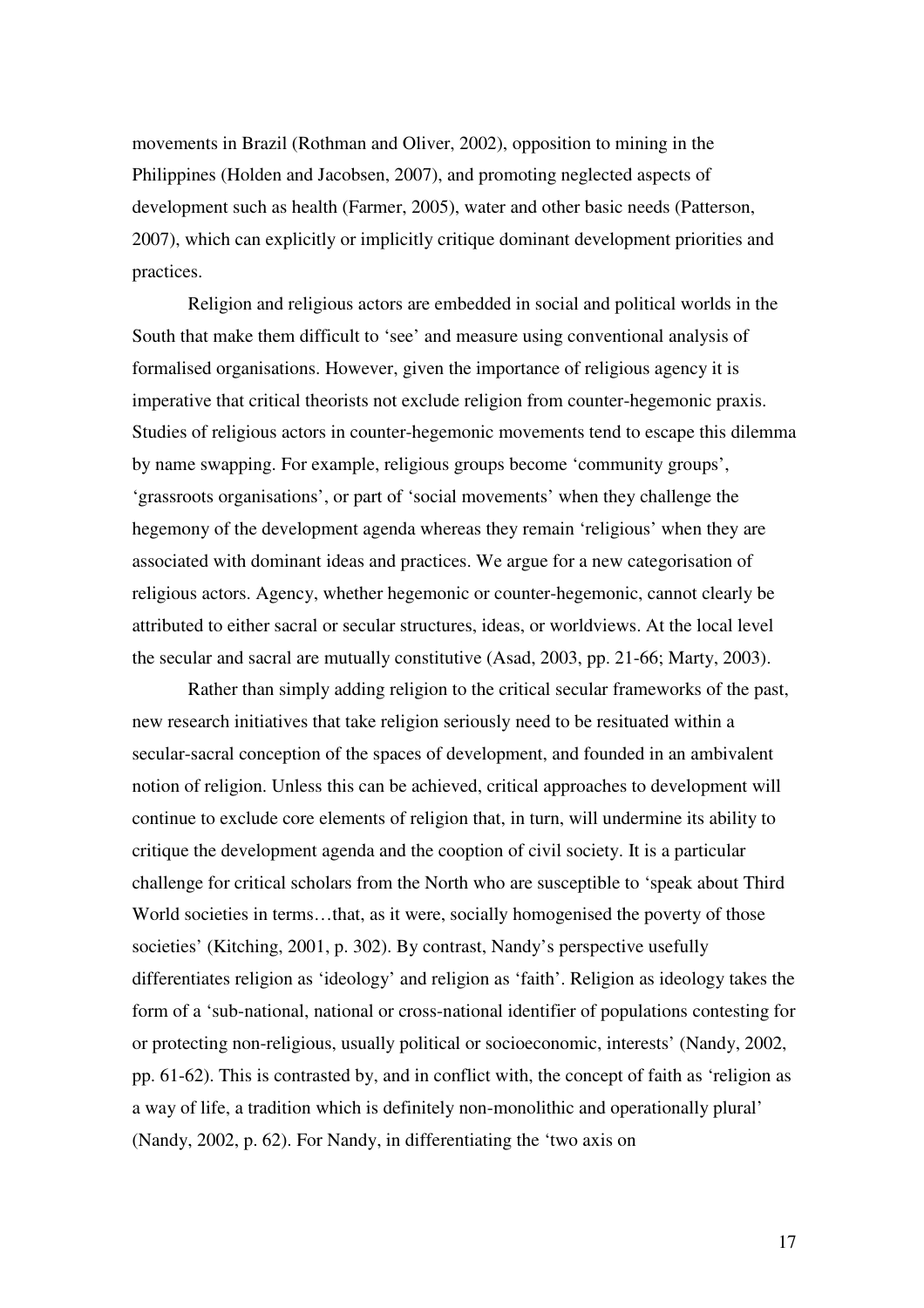which…contemporary religions can be plotted' the state 'always prefers to deal with religious ideologies rather than with faiths' (2002, pp. 63-4). We suggest the same with regards to IFIs and the cooption of formal religious actors into the development agenda.

# **7 CONCLUSION**

We have introduced the issues above with the intention of provoking further critical inquiry into the role of religion in negotiating, setting, and contesting the development agenda. Critical approaches to the opening of the development space, and particularly the role of civil society, are helpful in identifying the asymmetries of power between IFIs and civil society actors and within civil society itself. The dynamics of inclusion and exclusion in the development space are crucial for analysing the hegemony of the international development agenda and the potential for counter-hegemonic agency. We argue that these relations are thoughtfully and effectively articulated in critical approaches toward civil society in development. However, we suggest that the critical approach has not been extended to religious actors despite their influence in communities in the South. By drawing on the exclusion of religious actors from above and from below we have argued that religious actors are subject to a limited engagement that overlooks their role in reproducing hegemonic relations and holding counterhegemonic potential in the development space to generate alternatives. Understanding the mutually constitutive relationship between secular and sacral elements of the social world will, in turn, enable critical theorists to differentiate the effects of religious civil society actors at the international and local levels.

#### **REFERENCES**

- Agrawal A, Sivaramakrishnan K. 2001. Introduction: Agrarian Environments. In *Social Nature: Resources, Representations, and Rule in India,* Agrawal, A, Sivaramakrishnan, K (eds). Oxford University Press, New Delhi: 1-22.
- Amoore L, Langley P. 1999. Ambiguities of global civil society. *Review of International Studies* **30**(1): 89-110. DOI: 10.1017/S0260210504005844
- Appleby R.S. 2000. *The Ambivalence of the Sacred: Religion, Violence, and Reconciliation*. Rowman & Littlefield, Maryland.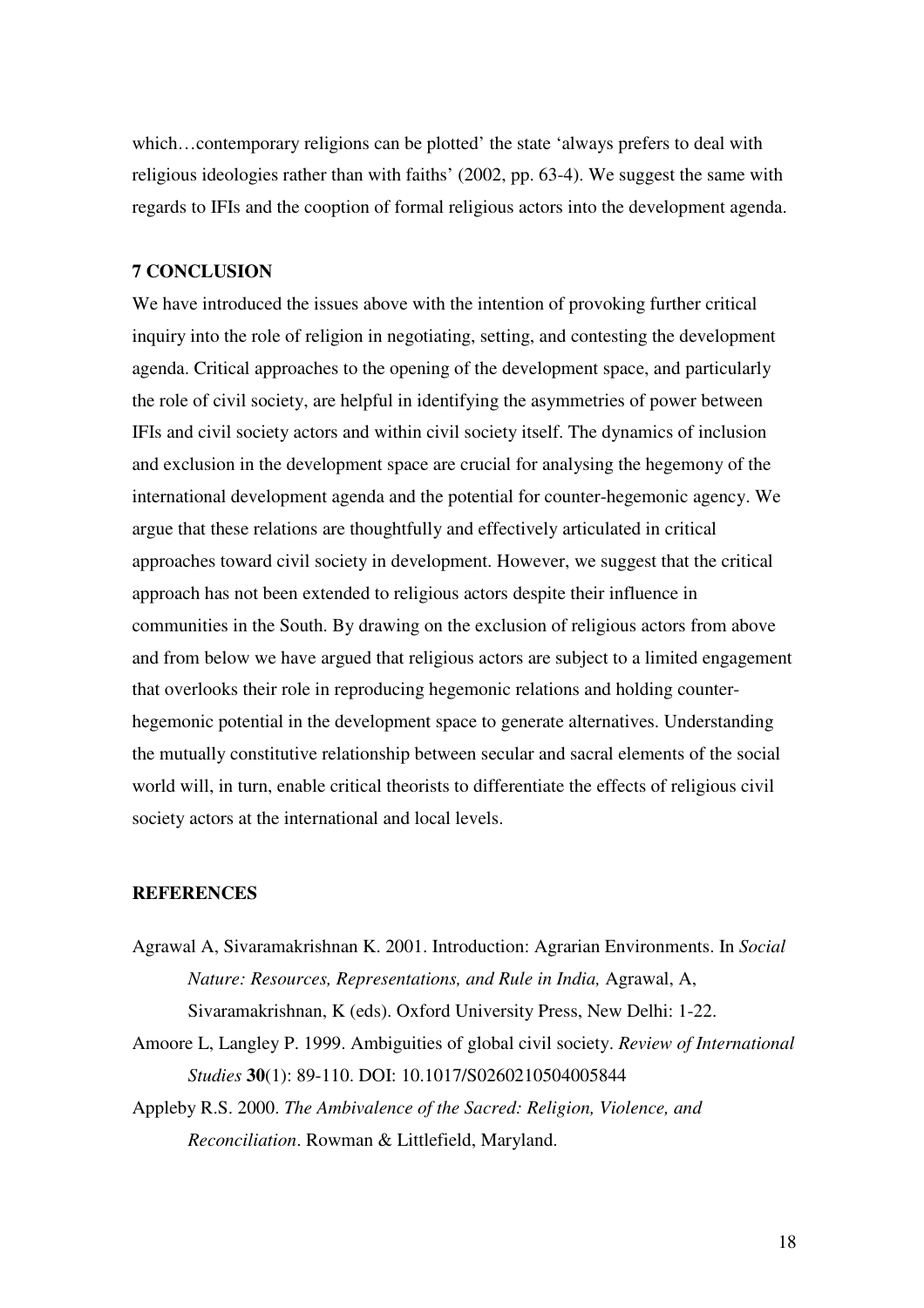- Asad T. 2003. *Formations of the Secular. Christianity, Islam, Modernity*. Stanford University Press, Stanford California.
- Beckmann D, Agarwala R, Burmester S, Serageldin I. 1991. *Friday Morning Reflections at the World Bank: Essays on Values and Development*. Seven Locks Press, Washington DC.
- Belo F. 1981. *A Materialist Reading of the Gospel of Mark.* Orbis, New York.
- Belshaw D, Calderisi R, Sugden C. 2001. *Faith in Development. Partnership between the World Bank and the Churches of Africa*. Regnum Books /The World Bank, Oxford/Washington.
- Benedetti C. 2006. Islamic and Christian Inspired Relief NGOs: between tactical collaboration and strategic diffidence? *Journal of International Development* **18**(6): 849-859. DOI: 10.1002/jid.1318
- Bennett, Z. 2007. 'Action is the Life of All': the praxis-based epistemology of liberation theology. In *Liberation Theology,* Rowland, C (ed). Cambridge University Press, Cambridge: 39-54
- Berger P (ed). 1999. *The Desecularization of the World: Resurgent Religion in World Politics.* Eerdmans, Grand Rapids.
- Berryman P. 1987. *Liberation Theology: The Essential Facts About the Revolutionary Movement in Latin America and Beyond*. Pantheon, New York.
- Bøås, M, McNeill D. 2004. Introduction: power and ideas in multilateral institutions: towards and interpretive framework. In *Global Institutions and Development: Framing the World?* Bøås M, McNeill, D (eds). Routledge, London/New York: 1-12.
- Boff C, Pixley J. 1989. *The Bible, The Church and the Poor*. Burns & Oats, London.
- Boff L, Boff J. 1987. *Introduction to Liberation Theology*. Burns & Oats, London.
- Bonino J. 1975. *Doing Theology in a Revolutionary Situation.* Fortress Press, Philadelphia.
- Brown R. 1984. *Unexpected News. Reading the Bible With Third World Eyes.* Westminster, Philadelphia.
- Brunnstrom C. 2003. Another Invasion: lessons from international support to East Timorese NGOs. *Development in Practice* **13**(4): 310-321. DOI: 10.1080/0961452032000156600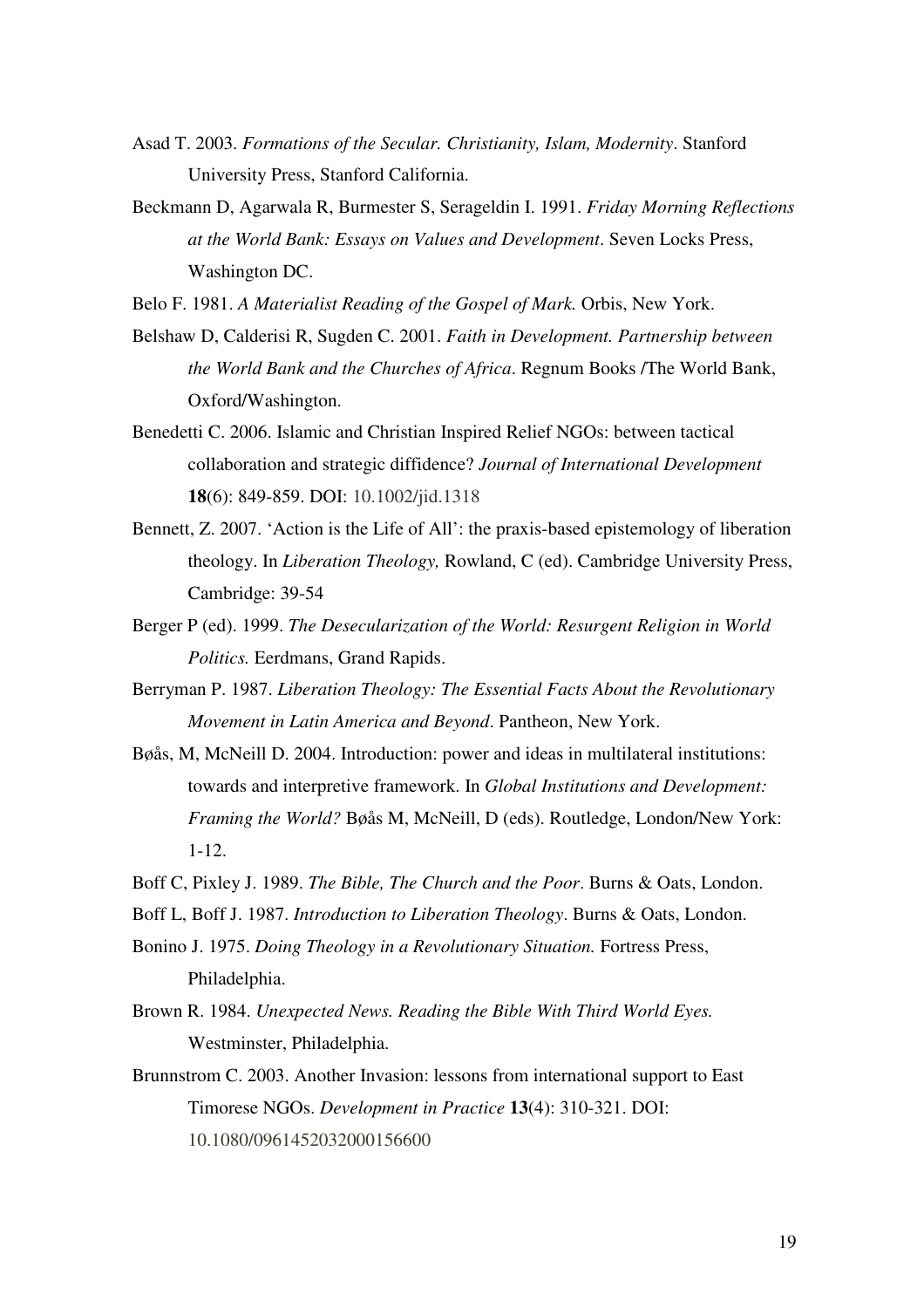- Busby J. 2007. Bono Made Jesse Helms Cry: Jubilee 2000, debt relief, and moral action in international politics. *International Studies Quarterly* **51**(2): 247-275. DOI: 10.1111/j.1468-2478.2007.00451.x
- Carbone M, Lister M. 2006. *New Pathways in International Development: Gender and Civil Society in EU Policy.* Ashgate, Aldershot.
- Casanova J. 1994. *Public Religions in the Modern World*. University of Chicago Press, Chicago.
- Chandhoke N. 2003. *The Conceits of Civil Society*. Oxford University Press, New Delhi.
- Clarke G. 2006. Faith Matters: faith-based organisations, civil society and international development. *Journal of International Development* **18**(6): 835-848. DOI: 10.1002/jid.1317
- Clarke G. 2007. Agents of Transformation? Donors, faith-based organisations and international development. *Third World Quarterly* **28**(1):77-96. DOI: 10.1080/01436590601081880
- Clarke G. 2008. Faith-based organizations and international development: an overview. In *Development, Civil Society and Faith-Based Organizations: Bridging the Sacred and the Secular,* Clarke G, Jennings M (eds). Palgrave MacMillan, New York: 17-45
- Clarke G, Jennings M. 2008 (eds). *Development, Civil Society and Faith-Based Organizations: Bridging the Sacred and the Secular*. Palgrave MacMillan, New York.
- Cohen J, Arato A. 1992. *Civil Society and Political Theory.* The MIT Press: Cambridge MA.
- Cornwall A, Brock K. 2006. The New Buzzwords. In *Reclaiming Development Agendas: Knowledge, Power, and International Policy Making,* P. Utting (ed). Palgrave Macmillan/ UNRSID, Basingstoke: 43-70.
- Cox R. 1981/1996. Social forces, states, and world orders: beyond international relations theory. In *Approaches to World Order*, Cox R, Sinclair, T (eds). Cambridge University Press, Cambridge: 85-123.
- Darlington S. 1998. The Ordination of a Tree: The Buddhist Ecology Movement in Thailand. *Ethnology* **37**(1): 1-15.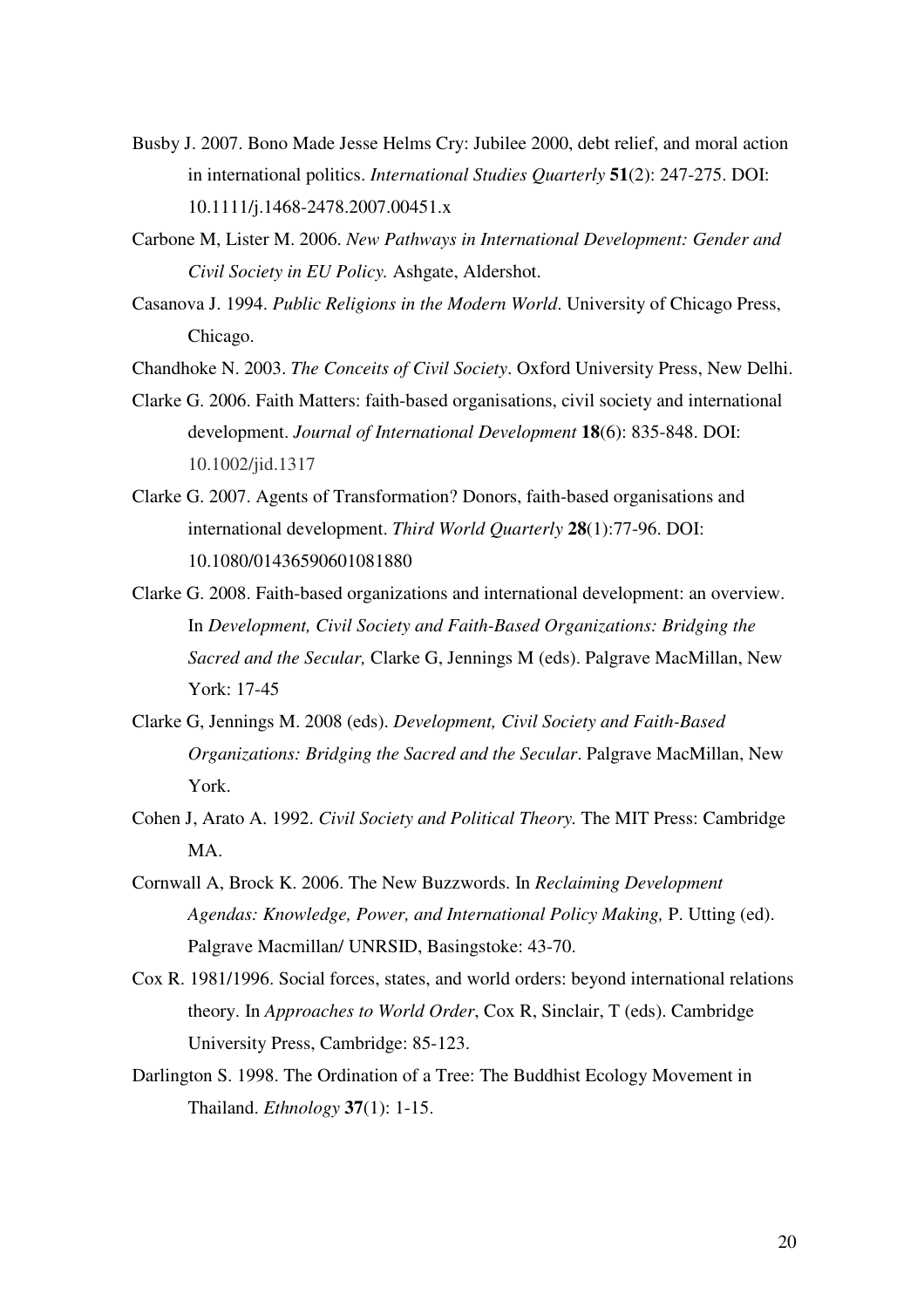- Dasgupta A, Beard, V. 2007. Community Driven Development, Collective Action and Elite Capture in Indonesia. *Development and Change* **38**(2): 229-249. DOI: 10.1111/j.1467-7660.2007.00410.x
- Eade D (ed). 2002. *Development and Culture: A Development in Practice Reader*. Oxfam GB / WFDD, London.
- Edwards M. 1999. Legitimacy and values in NGOs and voluntary associations: some sceptical thoughts. In *International Perspectives on Voluntary Action: Reshaping the Third Sector*, Lewis, D (ed). Earthscan, London: 258-67.
- Esposito J, Watson M (eds). 2000. *Religion and the Global Order*. University of Wales Press, Cardiff.
- Farmer P. 2005. *Pathologies of Power: health, human rights, and the new war on the poor*. University of California Press, Berkeley.
- Feldman S. 2003. Paradoxes of Institutionalisation: the depoliticisation of Bangladeshi NGOs. *Development in Practice,* **13**(1): 5-26. DOI: 10.1080/0961452022000037955
- Fox J, Sandler S. 2006. *Bringing Religion into International Relations*. Palgrave MacMillan, New York.
- Galvan D. 2004. *The State Must Be Our Master of Fire: How peasants craft culturally sustainable development in Senegal*. University of California Press, Berkeley.
- Gill A. 2002. The study of liberation theology: what next? *Journal for the Scientific Study of Religion* **41**(1): 87-89
- Girvan N. 2006. The Search for Policy Autonomy in the Global South. In *Reclaiming Development Agendas: Knowledge, Power and International Policy Making*. Utting P (ed). Palgrave Macmillan, Basingstoke: 73-89.
- Goonatilake S. 2006. *Recolonisation: Foreign Funded NGOs in Sri Lanka.* Sage Publications, New Delhi.
- Grugel J. 2000. Romancing Civil Society: European NGOs in Latin America. *Journal of Interamerican Studies and World Affairs*, **42**(2): 87-101.

Gutierrez G. 1973. *A Theology of Liberation*. SCM, London.

Guttal S. 2006. Challenging the Knowledge Business. In *Reclaiming Development Agendas: Knowledge, Power, and International Policy Making.* Utting, P (ed). Palgrave Macmillan/ UNRSID, Basingstoke: 25-42.

Harcourt W. 2003. Editorial: Clearing the path of collective compassion. *Development*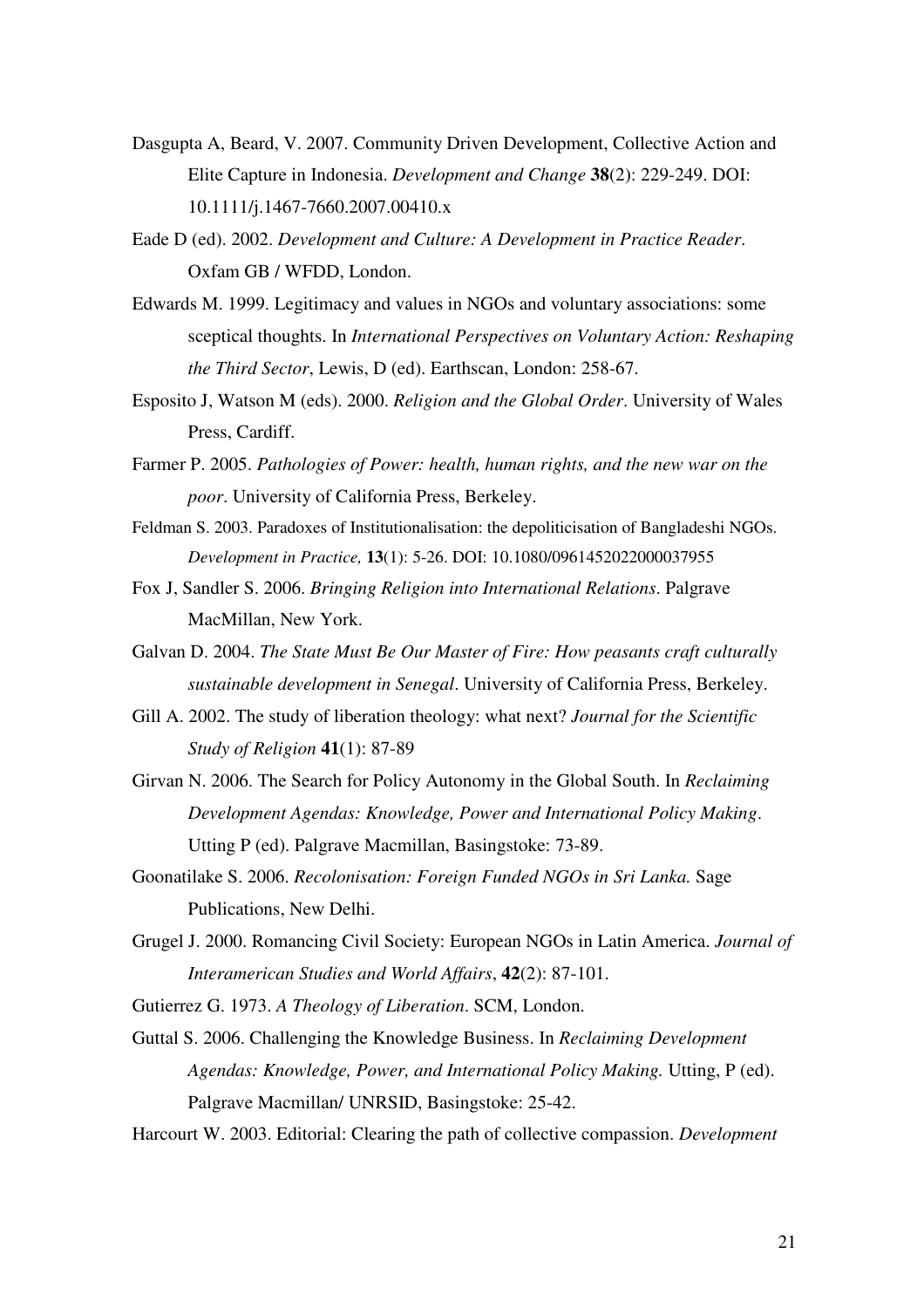**46**(4): 3-5. DOI: 10.1057/palgrave.development.1110483

- Harrison T. 2007 The Role of Contestation in NGO Partnerships. *Journal of International Development* **19**(3): 389–400. DOI: 10.1002/jid.1373
- Harriss J. 2001/2004. *Depoliticizing Development: The World Bank and Social Capital.* Leftword, New Delhi.
- Haynes J. 1994. *Religion in Third World Politics*. Lynne Rienner, Boulder.
- Haynes J. 2007. *Religion and Development: Conflict or Cooperation?* Palgrave MacMillan, New York.
- Henry L, Mohan G, Yanacopulos H. 2004. Networks as transnational agents of development. *Third World Quarterly* **25**(5): 839-55. DOI: 10.1080/0143659042000231983
- Holden W, Jacobsen R. 2007. Ecclesial opposition to mining in Mindanao: Neoliberalism encounters the church of the poor in the land of promise. *Worldviews: Environment, Culture, Religion* **11**(2): 155-202. DOI: 10.1163/156853507X204923
- Hoornaert G. 1989. *The Memory of the Christian People*. Burns & Oats, London.
- Huddock A. 1999. *NGOs and Civil Society: Democracy by Proxy?* Polity, Cambridge.
- Hudson, A. 2001. NGOs' transnational advocacy networks: from "legitimacy" to "political responsibility"? *Global Networks* **1**(4): 331–352. DOI: 10.1111/1471- 0374.00019
- Hurd, E.S. 2008. *The Politics of Secularism in International Relations*. Princeton University Press, Princeton.
- Kaldor M. 2003. *Global Civil Society: An Answer to War*. Polity, Cambridge.
- Kapur D, Lewis J, Webb R. 1997. *The World Bank: Its First Half Century Vol 1.*  Brookings Institution Press. Washington, DC.
- Kitching G. 2001. *Seeking Social Justice Through Globalization: Escaping a Nationalist Perspective*. Penn State Press, Pennsylvania.
- Lewis D. 2001. *The Management of Non-Governmental development organisations: an introduction*. Routledge, London/New York.
- Linklater A. 1992. The Question of the Next Stage in International Relations: A Critical Theoretical Point of View. *Millennium: Journal of International Studies* **21**(1): 77-98.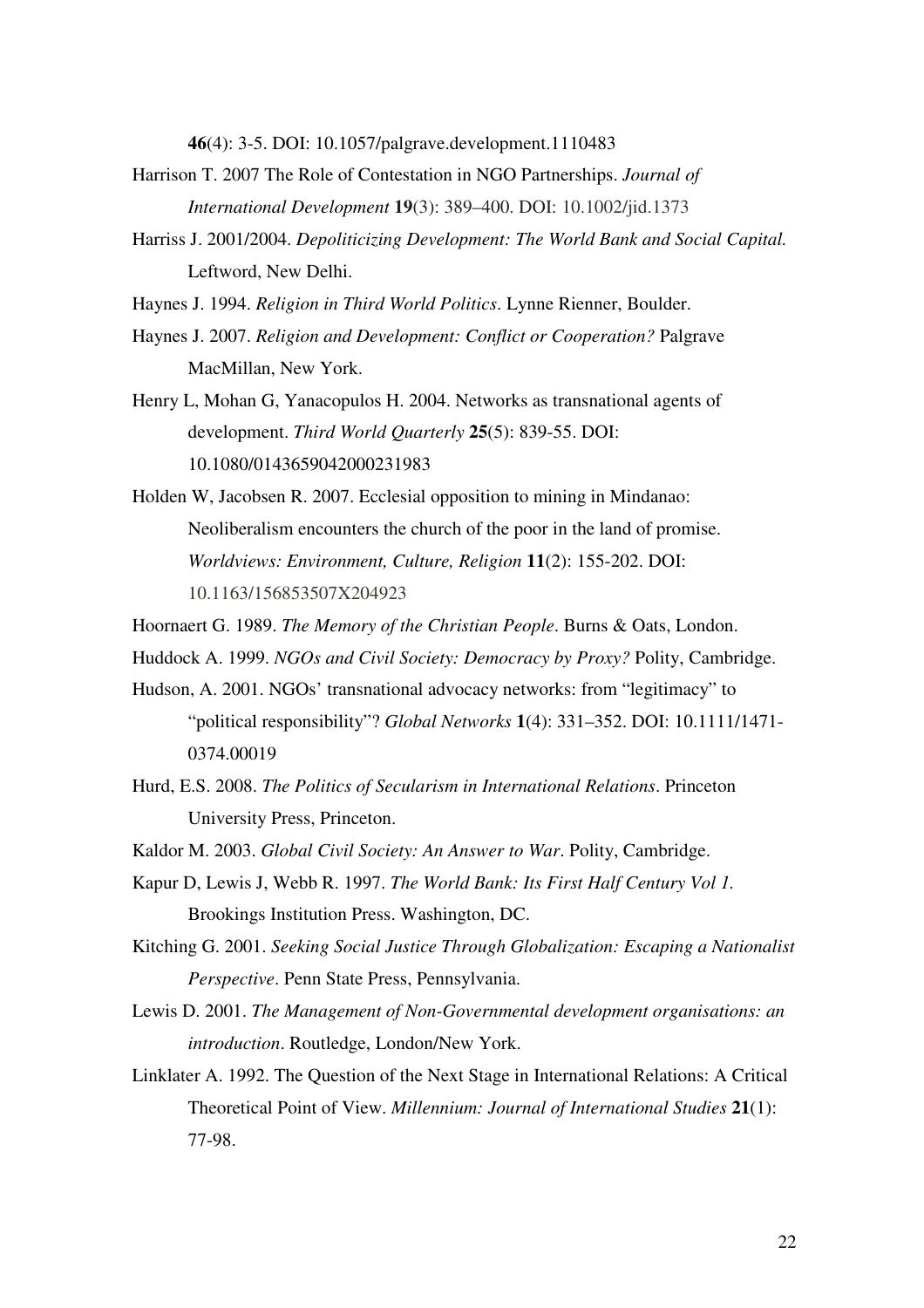- Marshall K, Marsh R (eds). 2003. *Millennium Challenges for Faith Development and Faith Institutions*. The World Bank, Washington DC.
- Marshall K, Keough L. 2004. *Mind, Heart & Soul in the Fight Against Poverty*. The World Bank, Washington DC.
- Marshall K, Keough L. 2005. *Finding Global Balance: Common Ground Between the Worlds of Development and Faith*. The World Bank, Washington DC.
- Marshall K, Van Saanen M. 2007. *Development and Faith: Where Mind, Heart, and Soul Work Together*, The World Bank, Washington DC.

Marty M. 2003. Our Religio-secular World. *Daedalus* **132**(3)42-48.

- Matthews S. 2004. Post-development theory and the question of alternatives: a view from Africa. *Third World Quarterly* **25**(2): 373-384. DOI: 10.1080/0143659042000174860
- McNeill D. 2004. Social Capital and the World Bank. In *Global Institutions and Development: Framing the World?* Bøås M, McNeill D (eds). Routledge, London/New York: 108-123.
- Michael S. 2004. *Undermining Development: The Absence of Power among Local NGOs in Africa.* Indiana University Press: Bloomington.
- Miguez N. 2006. Latin American reading of the Bible: experiences, challenges and its practice. *The Expository Times* **118**(3):120-129.
- Miranda J. 1974. *Marx and the Bible*. Orbis Books, New York.
- Mitchell M. 2002. 'Living Our Faith:' The Lenten Pastoral Letter of the Bishops of Malawi and the shift to multiparty democracy, 1992-1993. *Journal for the Social Scientific Study of Religion* **41**(1): 5-18.
- Mohan G. 2002. The Disappointments of Civil Society: the Politics of NGO Intervention in northern Ghana. *Political Geography* **21**(1): 125-154. DOI: 10.1016/S0962- 6298(01)00072-5
- Murphy J. 2005. The World Bank, INGOs, and Civil Society: Converging Agendas? The Case of Universal Basic Education in Niger. *Voluntas: International Journal of Voluntary and Nonprofit Organizations* **16**(4): 353-374. DOI: 10.1007/s11266- 005-9147-x
- Nandy A. 2002. *Time Warps: The Insistent Politics of Silent and Evasive Pasts*. Hurst & Company, London.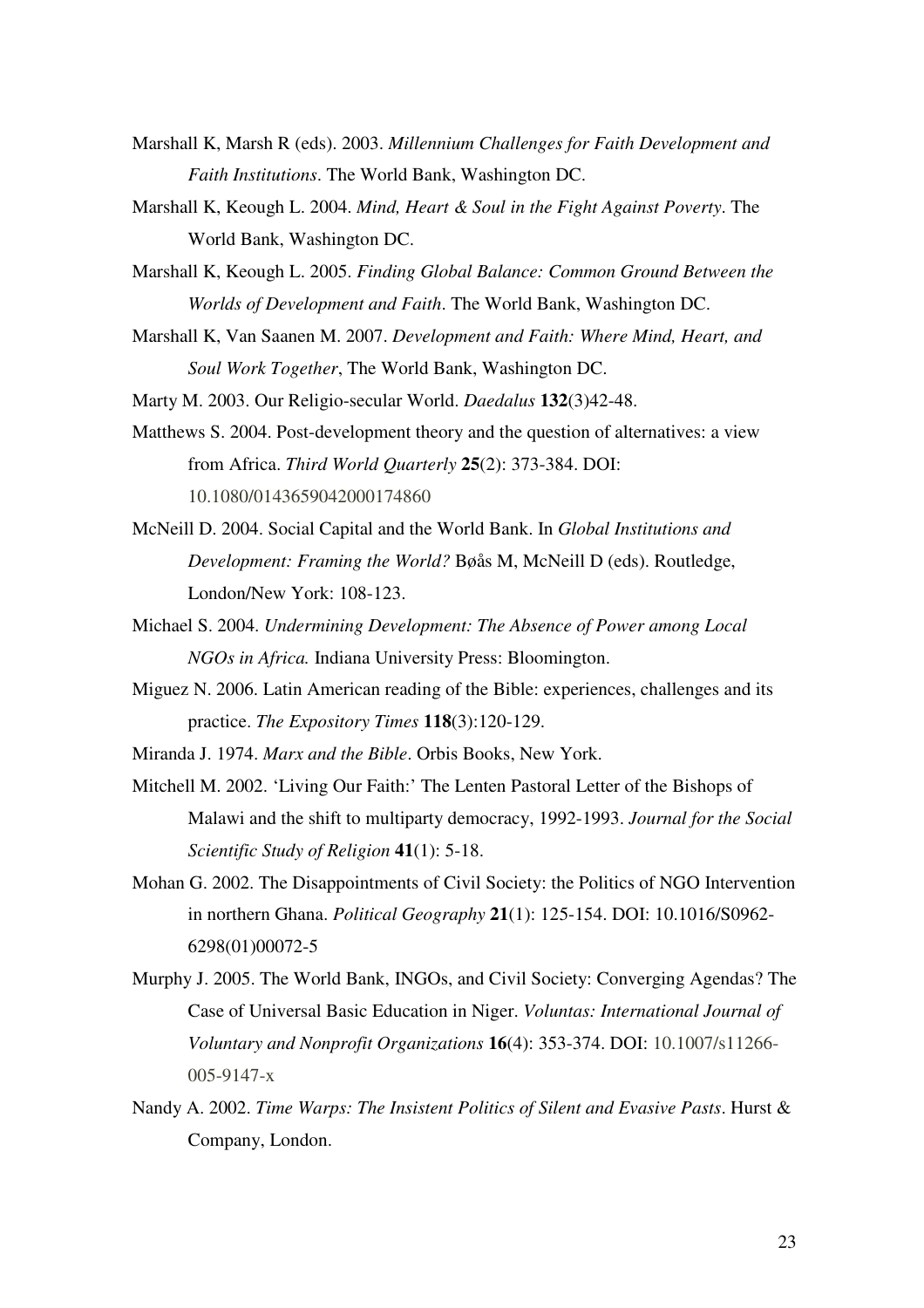- Narayan D. 2001. Voices of the poor. In *Faith in Development: Partnership between the World Bank and the churches of Africa,* Belshaw D, Calderisi R, Sugden C (eds). Regnum Books / World Bank, Oxford/Washington: 39-48
- Norris P, Inglehart R. 2004. *Sacred and Secular: Religion and Politics Worldwide*. Cambridge University Press, New York.
- Obadare E. 2005. Second Thoughts on Civil Society: The State, Civic Associations and the Antinomies of the Public Sphere in Nigeria. *Journal of Civil Society* **1**(3): 267-281. DOI: 10.1080/17448680500484426
- Ocampo J. 2002. Rethinking the Development Agenda. *Cambridge Journal of Economics* **26**(3): 393-407. DOI: 10.1093/cje/26.3.393.
- Öniş Z, Şenses F. 2005. Rethinking the Emerging Post-Washington Consensus. *Development and Change* **36**(2): 263–290. DOI: 10.1111/j.0012- 155X.2005.00411.x
- Pallas C. 2005. Canterbury to Cameroon: a new partnership between faiths and the World Bank. *Development in Practice* **15**(5): 677-684. DOI: 10.1080/09614520500129248
- Palmer M, Finlay V. 2003. *Faith in Conservation: New Approaches to Religions and the Environment.* The World Bank, Washington DC.
- Patterson A. 2007. Civil Society Organisations: The search for empowerment. In *Towards Africa's Renewal*, Senghor J and Poku N (eds). Ashgate, Aldershot: 255-278.
- Peccoud D (ed). 2004. *Philosophical and Spiritual Perspectives on Decent Work*. International Labour Office, Geneva.
- Poethig K. 2002. Moveable peace: engaging the transnational in Cambodia's Dhammayietra. *Journal for the Social Scientific Study of Religion* **41**(1):19-28
- Rothman F, Oliver T. 2002. From Local to Global: the anti-dam movement in Southern Brazil, 1979-1992. In *Globalization and Resistance: Transnational Dimensions of Social Movements*, Smith J, Johnston, H (eds). Rowman and Littlefield, Lanham Maryland: 115-132.
- Scholte J. 2002. Civil society and democracy in global governance. *Global Governance* **8**(3): 281-305.
- Suh D. 1991. *The Korean Minjung in Christ*. The Christian Conference of Asia, Hong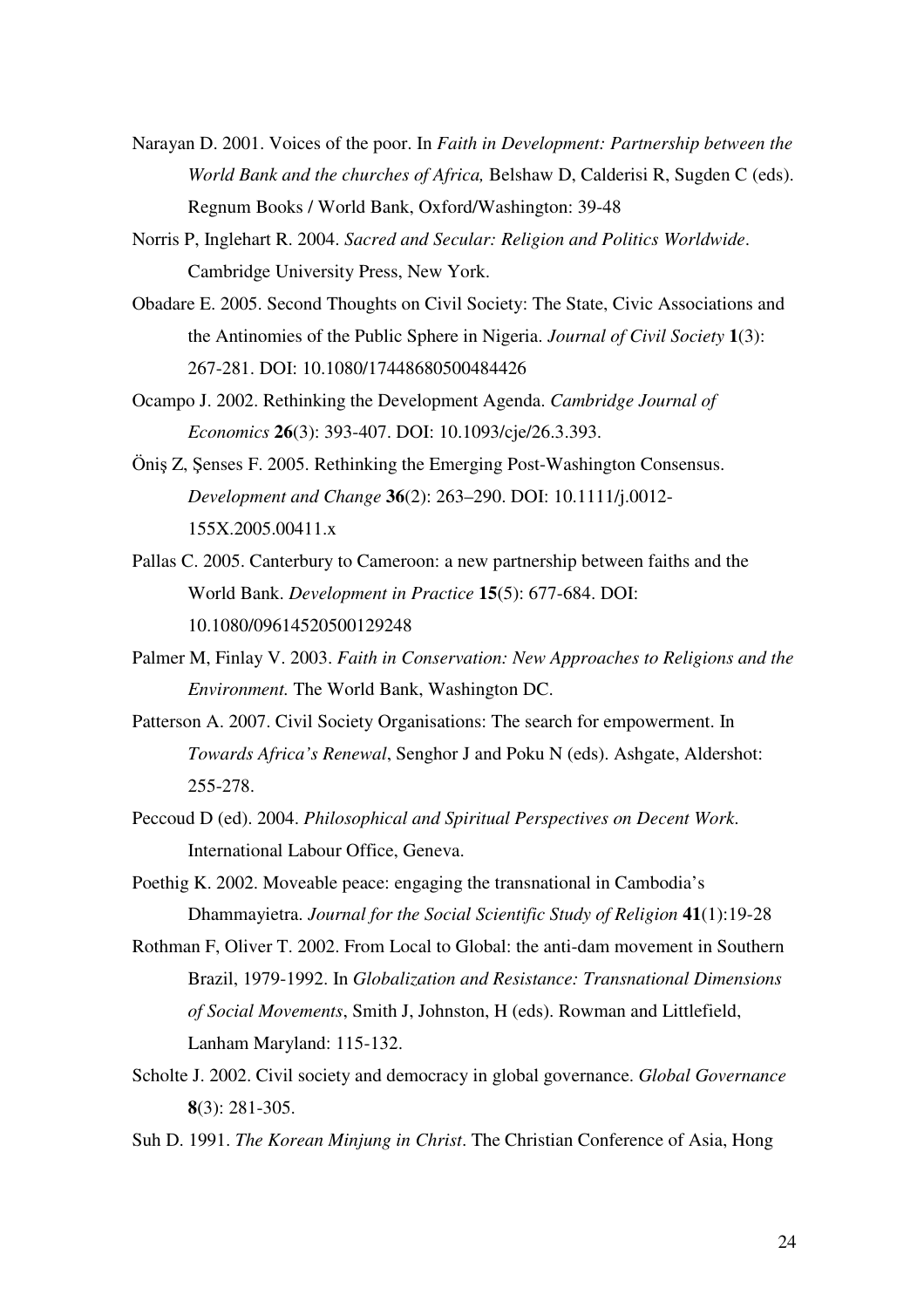Kong.

- Taylor I. 2004. Hegemony, neoliberal 'good governance' and the International Monetary Fund: a Gramscian Perspective. In *Global Institutions and Development: Framing the World?* Bøås M, McNeill D (eds). Routledge, London/New York: 124-135.
- Taylor M, Tyndale W, Shanker V, Clay M. 2003. *WFDD The Future.* Discussion Paper; 24 September 2003. Available at <http://www.wfdd.org.uk/programmes/futurediscdec\_03.pdf > Accessed 27th May 2005.
- Thomas S. 2000. Taking religious and cultural pluralism seriously: the global resurgence of religion and the transformation of international society. *Millennium* **29** (3): 815-841.
- Thomas S. 2004. Building Communities of Character: foreign aid policy and faith-based institutions. *SAIS Review* **XXIV**(2): 133-148.
- Thomas S. 2005. *The Global Resurgence of Religion and the Transformation of International Relations*. Palgrave MacMillan, New York.
- Townsend J, Porter G, Mawdsley E. 2002. The role of the transnational community of non-government organisations: governance or poverty reduction? *Journal of International Development* **14**(6): 829-839. DOI: 10.1002/jid.928
- Tyndale W. 2002. Faith and economics in 'development': a bridge across the chasm? In *Development and Culture: A Development in Practice Reader*, Eade D (ed). Oxfam GB / WFDD London: 45-59.
- Tyndale W. 2003. Idealism and practicality: The role of religion and development. *Development* **46**(4): 22-28. DOI: 10.1057/palgrave.development.1110486
- Tyndale W (ed). 2006. *Visions of Development: Faith-based Initiatives.* Ashgate, Hampshire, UK.
- Ulvila M, Hossain F. 2002. Development NGOs and Political Participation of the Poor in Bangladesh and Nepal. *Voluntas - International Journal of Voluntary and Nonprofit Organizations* **13**(2): 149-163.
- Utting P. 2006. Introduction: Reclaiming Development Agendas. In *Reclaiming Development Agendas: Knowledge, Power, and International Policy Making,*  Utting, P (ed). Palgrave Macmillan/ UNRSID, Basingstoke: 1-24.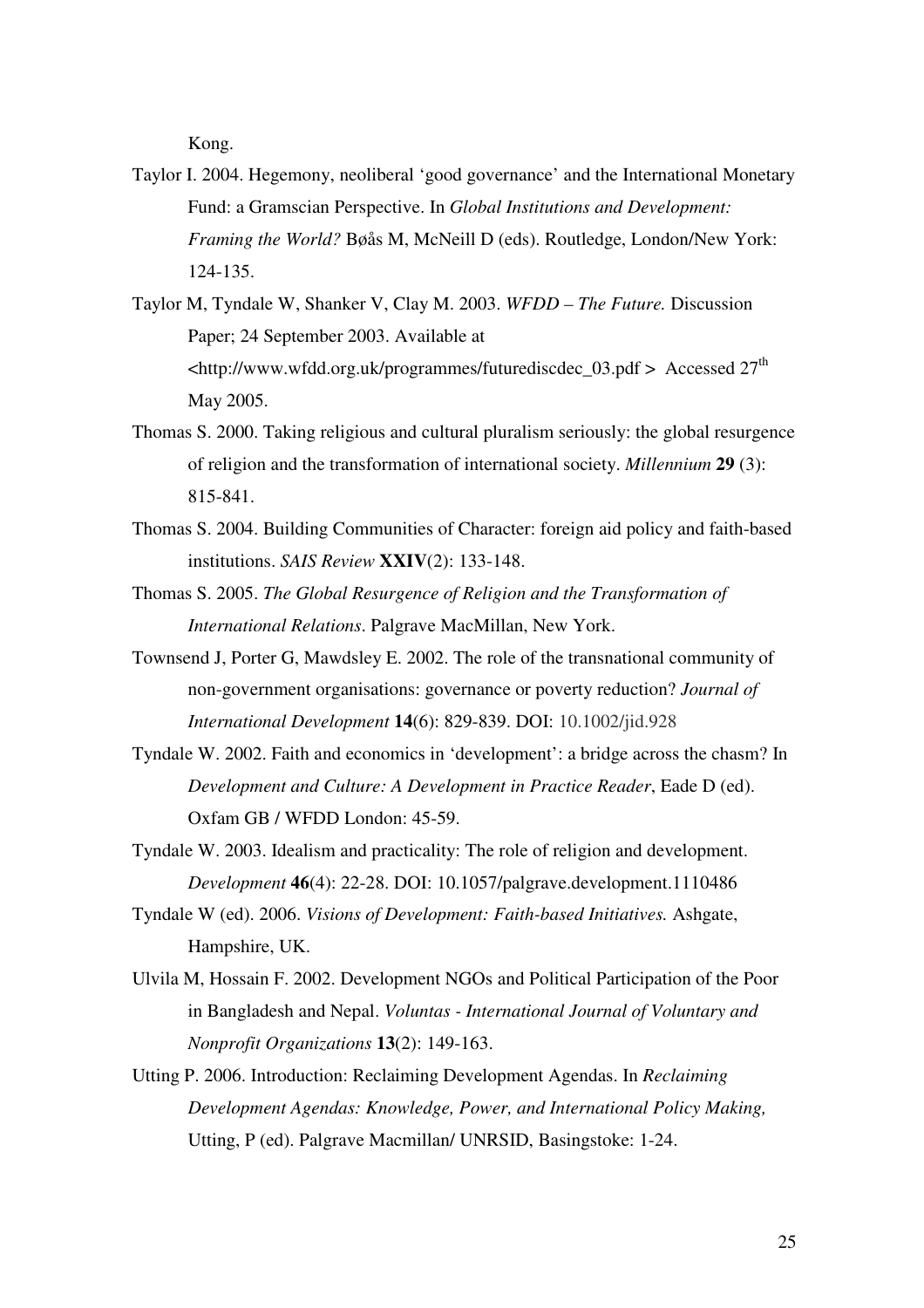- Valley P. 1990. *Bad Samaritans: First World Ethics and Third World Debt*. Hodder and Stoughton, Kent.
- Vasavakul T. 2003. From Fence-Breaking to Networking: Interests, Popular Organizations, and Policy Influences in Post-Socialist Vietnam. In *Getting Organised in Vietnam: Moving in and around the Socialist State*. Kerkvliet B, Heng R, Koh, D (eds). ISEAS, Singapore: 25-61.
- Westerlund D (ed). 1996. *Questioning the Secular State: The Worldwide Resurgence of Religion and Politics*. I.B. Taurus, London.
- White, S. 1996. Depoliticising Development: the uses and abuses of participation. *Development in Practice* **6**(1): 6 - 15.
- Wolfensohn. 2004. Millennium Challenges for Faith and Development. Available at <http://web.worldbank.org/WBSITE/EXTERNAL/EXTABOUTUS/PARTNERS /EXTDEVDIALOGUE/0,,contentMDK:20357345~menuPK:64192472~pagePK: 64192523~piPK:64192458~theSitePK:537298,00.html> Accessed 25th May, 2006.
- World Bank. 2006. Faiths and Ethics Agenda in the World Bank: history, progress and options. Marshall K. and HDNDE working paper, March 15, World Bank, Washington DC.

| Formal organisations in the       | Formal organisations in the | Informal actors in the         |
|-----------------------------------|-----------------------------|--------------------------------|
| North: Setting the                | South: Access to the        | South: Limited Access to       |
| Development Agenda                | Development Agenda          | the Development Agenda         |
|                                   |                             |                                |
| $\upalpha$ World Vision           | # Community of Sant'Egidio  | <sup>^</sup> Guatemalan Inter- |
| ¤# World Faiths Development       |                             | religious Dialogue on          |
| Dialogue (WFDD)                   | * Council of Anglican       | Development (DIRGD)            |
| # World Council of Churches       | Provinces of Africa         |                                |
| # Spirit of <i>Fes</i> Foundation |                             | A Ethiopian Interfaith         |
| # Women, Faith and                | * Sarvodaya Movement        | Forum for Development          |
| Development Alliance              |                             | Dialogue and Action            |
| (WFDA)                            | * Vikram Sarabhai           | (EIFDDA)                       |
|                                   | Foundation                  |                                |
| * Delegates of World              |                             | The Interfaith health sector   |

# **Table 1. Classifying religious actors linked to the World Bank within a critical development typology of civil society actors**